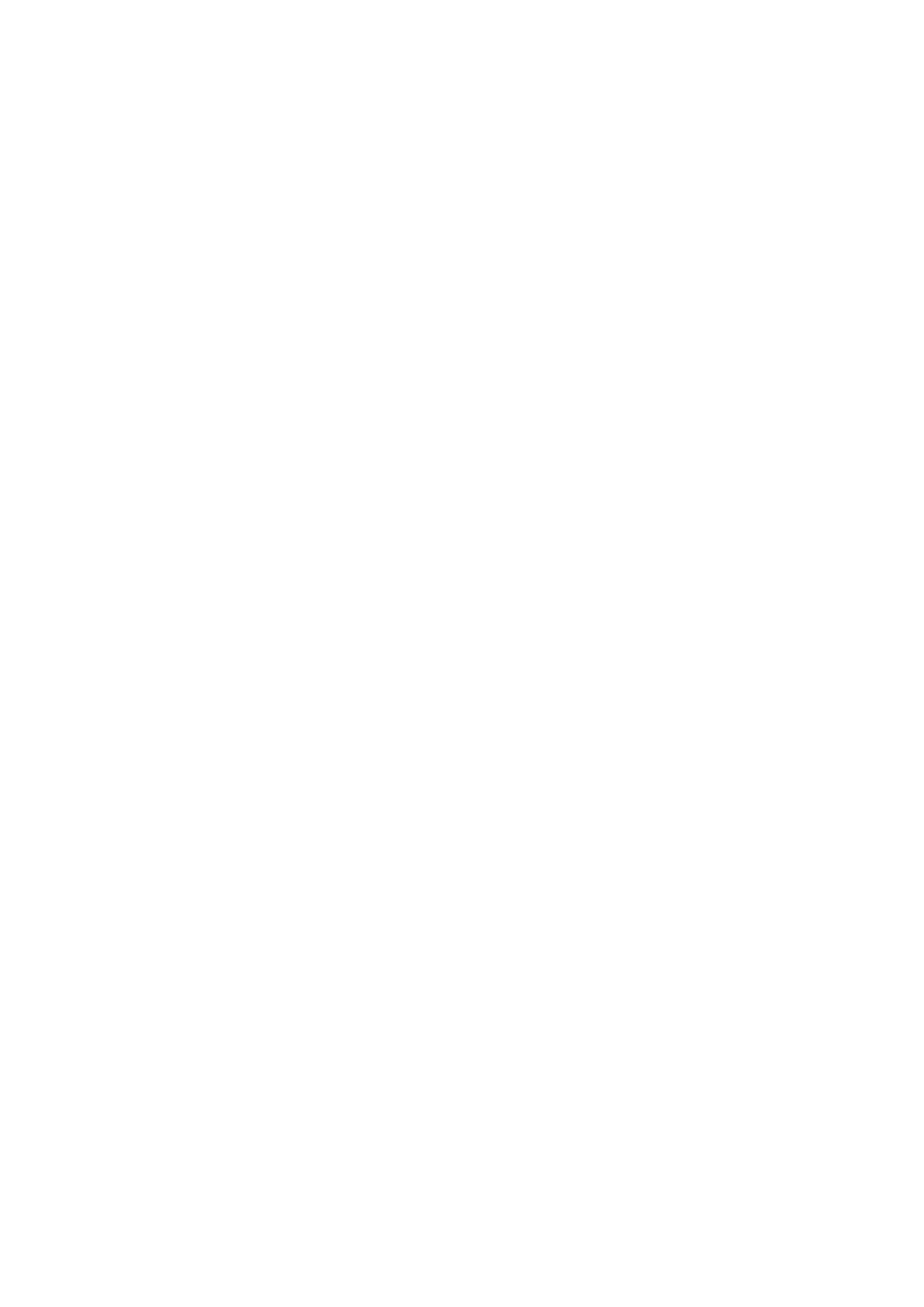# **Contents**

| Annex |                                                                          | Page |
|-------|--------------------------------------------------------------------------|------|
| 8     | <b>Smaller MCPs</b>                                                      |      |
| 9     | Analysis of effects of the cost standard on consumer prices and<br>usage | b    |
| 10    | Equality impact assessment                                               |      |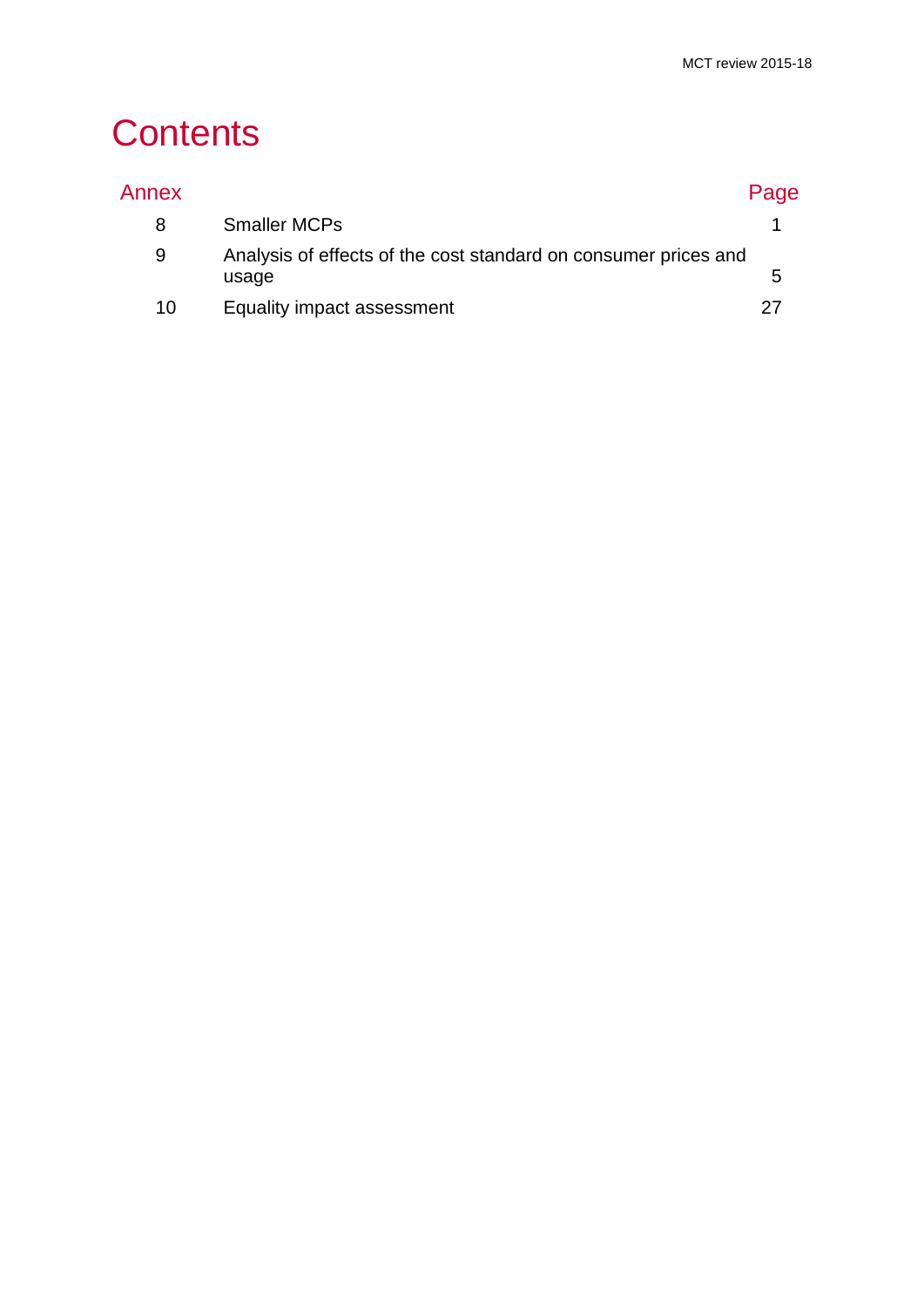## **Annex 8**

## <span id="page-3-0"></span>8 Smaller MCPs

- A8.[1](#page-3-1) We conducted an analysis of all the 96 smaller MCPs<sup>1</sup> to whom Ofcom has allocated mobile number ranges.
- A8.[2](#page-3-2) Firstly, we checked on the Companies House website<sup>2</sup> whether the companies were still active. We found that three MCPs were either dissolved or had been purchased by another company and therefore excluded them from our proposed market analysis<sup>[3](#page-3-3)</sup>. These were Awayphone Ltd (dissolved); UPA Telecom Ltd (dissolved); and Cable & Wireless UK (acquired by Vodafone).
- A8.3 We then gathered information from the smaller MCPs using our statutory powers under section 135 of the Act. In the information requests we asked each company:
	- to list the mobile number ranges currently used for mobile call services, distinguishing between those allocated to them by Ofcom and any other mobile number ranges that have been allocated to another MCP by Ofcom but where their use has been authorised by that other MCP;
	- to confirm whether the named MCP provided MCT services on the number ranges mentioned in the preceding bullet;
	- for details of the total number of minutes of inbound calls to the relevant number ranges and the number of minutes of voice calls originated by the customers of the named MCP;
	- to list the CPs which the named MCP interconnected with;
	- the pence-per-minute (ppm) MTR they charged at the time, including any time-ofday variations and any variations by interconnecting CPs, and where these MTRs are published;
	- details of the technologies which the named MCP uses to deliver voice calls to its customers, including any network infrastructure or equipment operated directly by the MCP and/or wholesale services purchased from other companies, and the proportion of mobile voice call minutes terminated using each of these different technologies;
	- a brief description of the network infrastructure, including the network equipment involved in termination and a network diagram;

<span id="page-3-1"></span> $1$  These 96 MCPs were identified on the basis that they had been allocated mobile (07x) number ranges by Ofcom. These smaller MCPs exclude Vodafone, Telefónica, EE (the previously separate T-Mobile and Orange) and H3G.  $\overline{a}$ 

<span id="page-3-2"></span><http://www.companieshouse.gov.uk/>

<span id="page-3-3"></span><sup>&</sup>lt;sup>3</sup> In general, when an MCP is dissolved or acquired by another company it informs Ofcom and returns the mobile number ranges that have been allocated to it. These numbers can then be reallocated following a new numbering application. If the MCP does not return its numbers, Ofcom can still withdraw them on its own initiative. The latter process, however, is lengthier and involves the publication of Ofcom's intentions for the withdrawal of these numbers. See <http://stakeholders.ofcom.org.uk/telecoms/numbering/proposed-withdrawals/>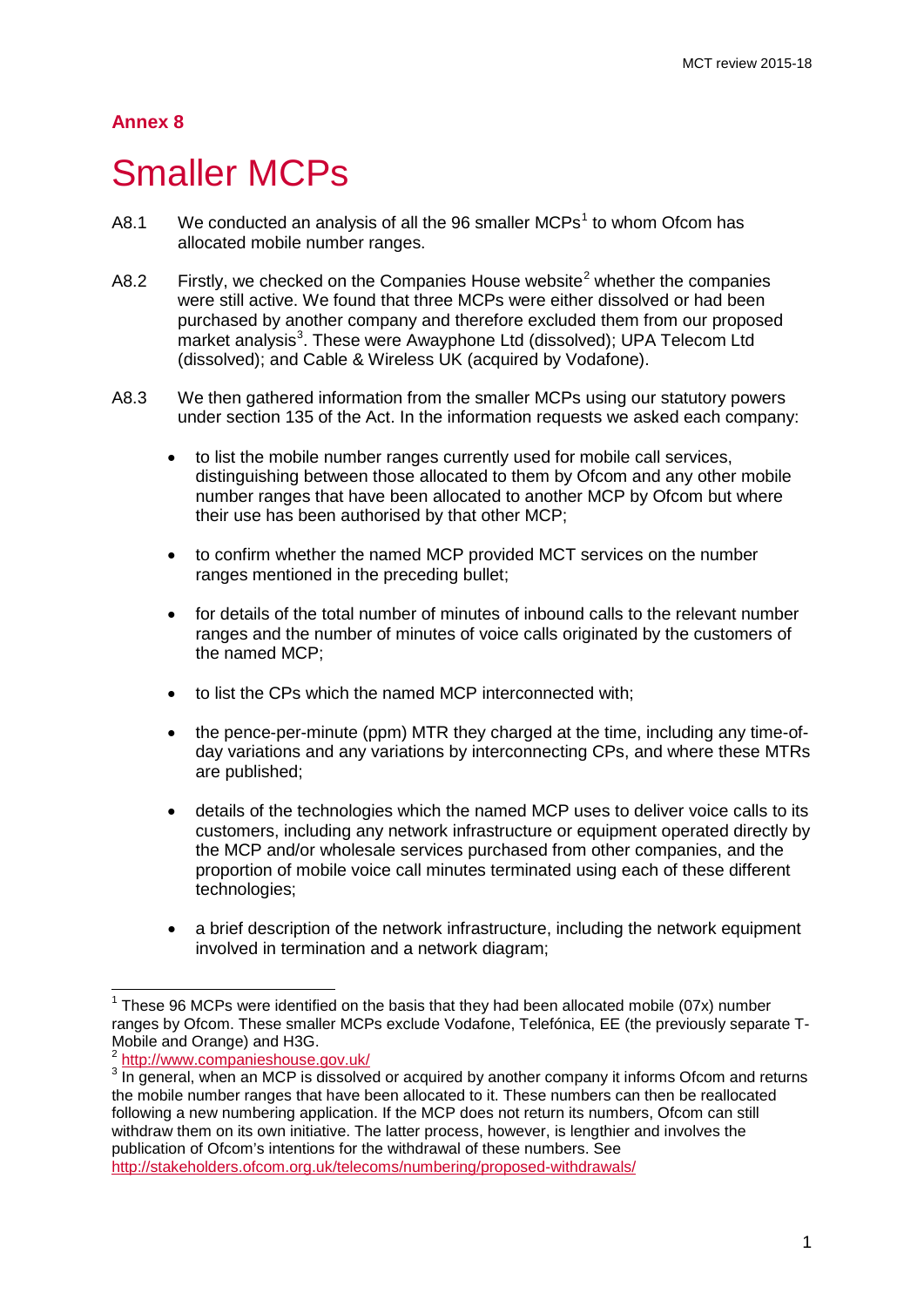- a brief overview of the business conducted by the named MCP, including the number of employees and active customers and the type of services offered by the named MCP on each of the relevant number ranges; and
- financial information related to the named MCP, including revenues and wholesale charges paid to other communication providers in relation to MCT services.
- A8.[4](#page-4-0) We issued 91<sup>4</sup> section 135 information requests and received 86 responses. Of these, 50 said that they currently provide mobile voice call termination services on number ranges allocated to them. We therefore propose to include these MCPs in our market analysis.
- A8.5 During the information gathering process, three smaller MCPs, Lifecycle Software Ltd, Teledesign Ltd and Zap Communications Ltd, informed us they had or intended to return the mobile number ranges allocated to them to Ofcom. We therefore propose to exclude these MCPs from our market analysis. We also found that one company, Interact Solutions Ltd, has been put into liquidation since responding to our information request and we therefore also propose to exclude this MCP from our market analysis.
- A8.6 Some smaller MCPs that provide mobile voice call termination services on the numbers allocated to them indicated that they do not operate their own access networks and have chosen to purchase some or all of the network elements required to physically terminate the call from other companies ("hosting CPs"). We requested additional information from them in relation to their access arrangements and/or requested such information from the hosting CPs. In most cases, we found that these MCPs agree the MTR level bilaterally with the hosting CP and/or receive some of the revenues associated with them. Some  $[\times]$  said that they did not set the MTRs as these were unilaterally set by the hosting provider, and that they did not receive any revenues from call termination on the numbers allocated to them. We propose that these MCPs are included in our market analysis for the reasons outlined in paragraphs 3.45 – 3.48 of this Consultation.
- A8.7 22 smaller MCPs said that they currently do not provide mobile voice call termination services on the number ranges allocated to them but plan to do so in the near future. We asked these companies if they could provide an indicative date of when they intended to launch such services on these numbers. We found that, according to their current plans, all 22 MCPs plan to provide mobile voice call termination services in the period covered by this review, i.e. April 2015 – March 2018. On this basis, we propose to include them in our market analysis and plan to ask about any updates on their plans before publishing our final statement on this market review.
- A8.8 Three smaller MCPs, Lleidanetworks Serveis Telematics Ltd, Nextgen Mobile Ltd and Teleware Plc, responded to the information request saying that they do not provide mobile voice call termination services and do not have plans to do so in the future.<sup>[5](#page-4-1)</sup> We therefore propose to provisionally exclude these MCPs from our market

<span id="page-4-0"></span> $4$  We issued 91 and not 93 section 135 requests (i.e. 96 MCPs – 3 dissolved MCPs) as two companies, Simwood eSMS Limited and Fogg Mobile AB, entered the market later, in March and April 2014 and we took into account the evidence submitted with their numbering application.  $\overline{a}$ 

<span id="page-4-1"></span><sup>&</sup>lt;sup>5</sup> Two of them, Lleidanetworks Serveis Telematics Ltd, Nextgen Mobile Ltd, stated that they use the mobile number ranges allocated to them to provide SMS services only.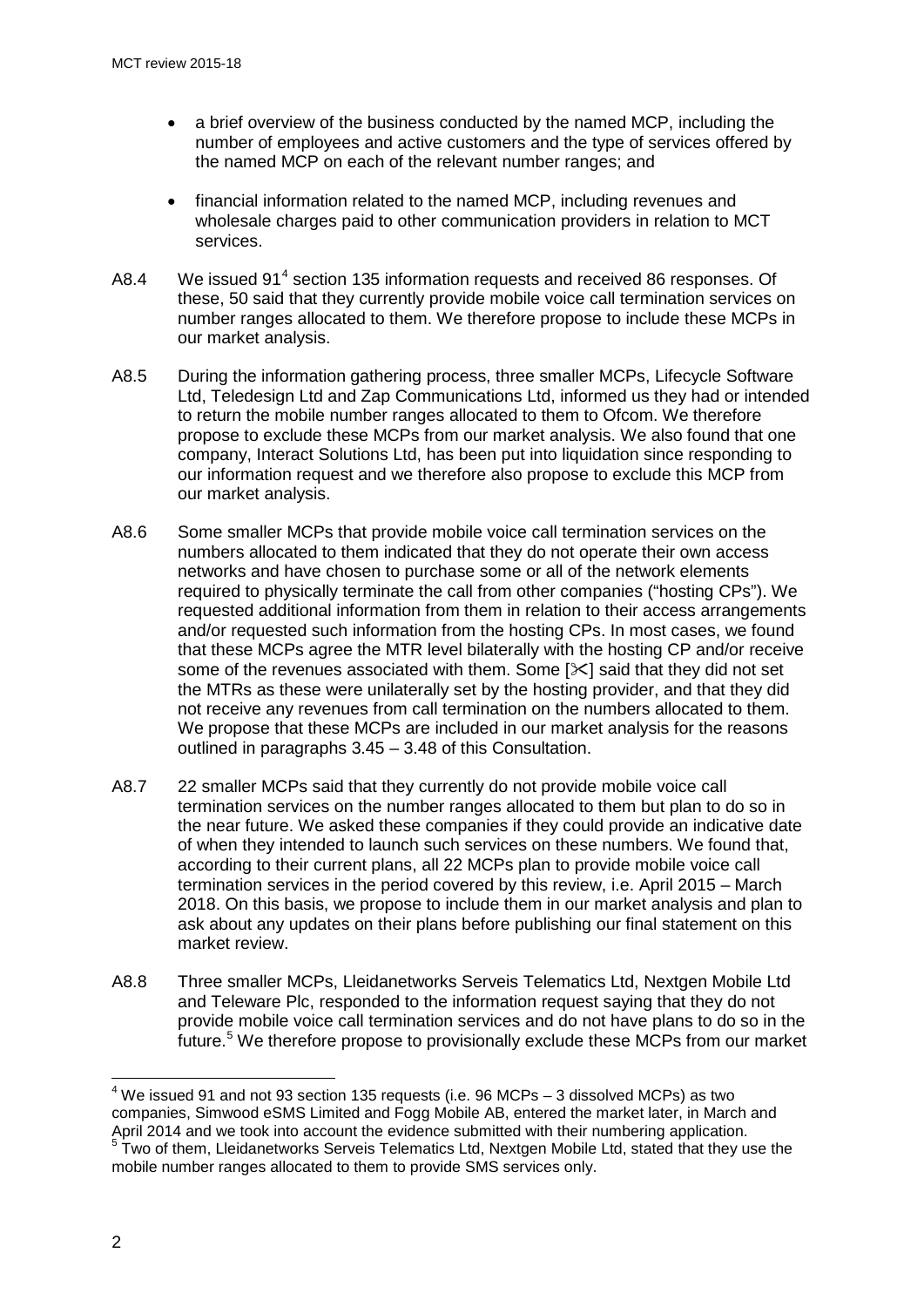analysis and plan to seek confirmation from them before publishing our final statement. If they start providing mobile voice call termination services before the publication of our final statement or if they plan to do so in the period covered by this review, we would expect to include their termination services within our market analysis (including market definition, designation of SMP and imposition of remedies as we have proposed for other smaller MCPs).

- A8.9 Five smaller MCPs, Alliance Technologies LLC, Callax Limited, LegendTel LLC, Moonshado Inc and Test2date B.V, have not responded to our information request or to our further attempts to contact them. We thus considered alternative sources of evidence on whether they offer MCT on the mobile number ranges allocated to them by Ofcom. In particular, we looked at whether their company name or the number ranges allocated to them were listed on BT's Carrier Price List (CPL).<sup>[6](#page-5-0)</sup> We also followed-up with their hosting CPs. We found that:
	- Callax Limited is listed on BT's CPL and its two mobile number ranges allocated by Ofcom appear to be active;
	- The mobile number range allocated to Alliance Technologies LLC is listed on BT's CPL Part no. B1.02 against Core Telecom Limited (who we understand to be the hosting CP) and appears to be active. We sought further information from Core Telecom Limited who confirmed to us that it is the hosting CP for this number range and that the number range is active.
	- The mobile number ranges allocated to Legendtel LLC and Moonshado Inc are listed on BT's CPL Part no. B1.02 against Telecom 2 Limited (who we understand to be the hosting CP) and appear to be active. We sought further information from Telecom 2 Limited, who confirmed to us that it is the hosting CP for these number ranges and that the number ranges are active.
	- The mobile number range allocated to Test2date B.V. is listed BT's CPL Part no. B1.06 and appears to be active.
- A8.10 Based on the above information contained in BT's CPL, the supporting information we received from the hosting CPs and the latest information which these MCPs have provided to Ofcom (their statement of intended use of the mobile ranges in their numbering applications), we propose to include the termination services provided by these five MCPs in our market analysis.
- A8.11 Ten smaller MCPs are registered in the Channel Islands or the Isle of Man. In addition to the above questions, we asked these companies whether they provide their services within the UK, within the country of their registration and/or in any other country.
- A8.12 We undertook a further check with the local regulatory authorities and found that eight of these smaller MCPs are licensed to provide mobile services in their country of registration. We consider that the termination services provided by seven of these MCPs should not be included in our proposed market definition for the

<span id="page-5-0"></span> $6$  We considered Section B1 (Telephony) Part no. 1.02 and Part no. 1.06. Both sections can be found at:

https://www.btwholesale.com/pages/static/Library/Pricing\_and\_Contractual\_Information/carrier\_price [list/cpl\\_sectionb1telephony.htm](https://www.btwholesale.com/pages/static/Library/Pricing_and_Contractual_Information/carrier_price_list/cpl_sectionb1telephony.htm)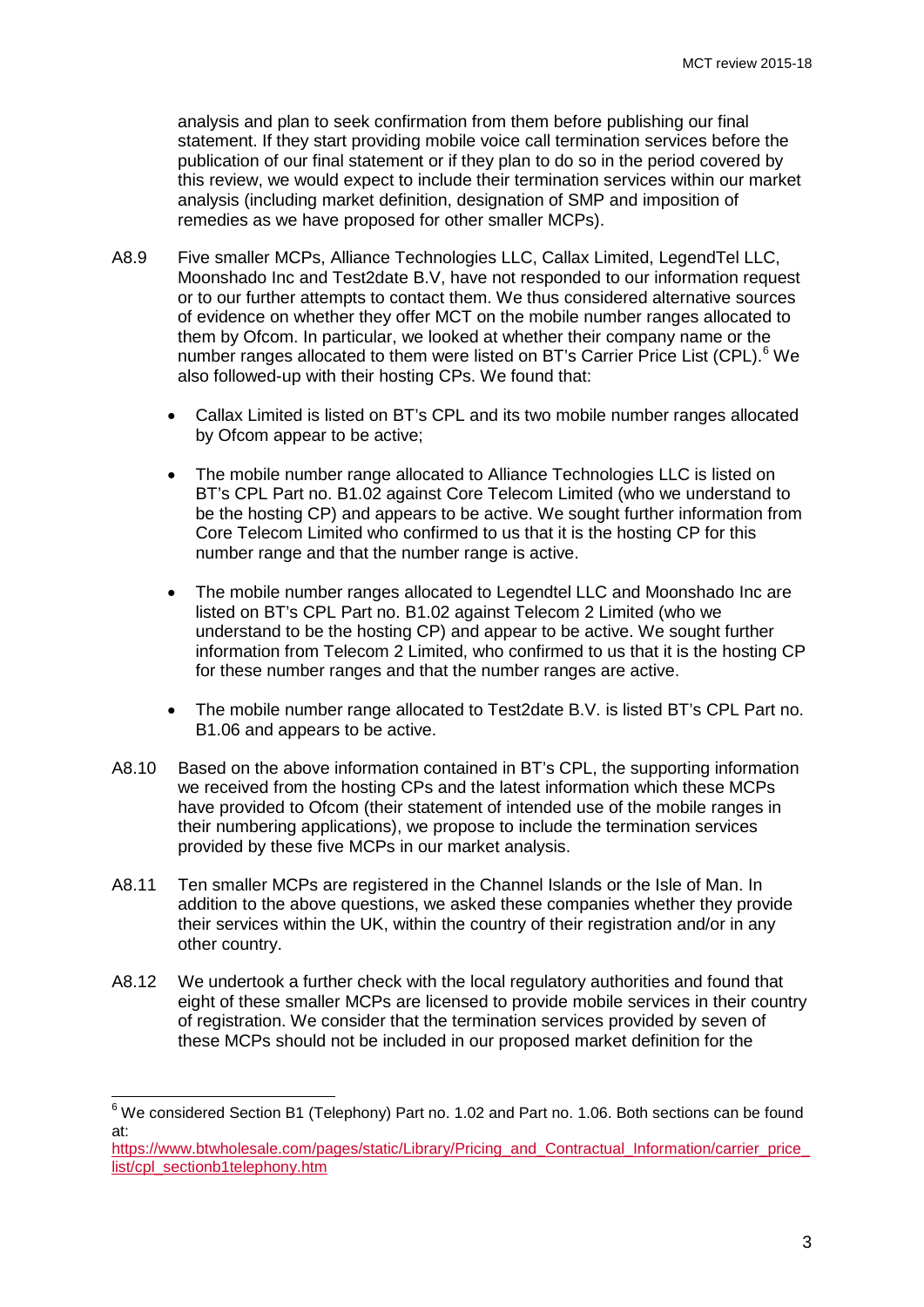reasons outlined in paragraphs  $3.41 - 3.42$  of this Consultation.<sup>[7](#page-6-0)</sup> However, whilst Manx Telecom Trading Ltd holds a mobile licence for the provision of mobile services in the Isle of Man, it told us it uses all the UK mobile number ranges $8$ allocated to it worldwide, including in the UK, but not in the Isle of Man. We propose to include this company as it does not appear to us that its MTRs are currently subject to local regulation. From the information we have been provided by IoM CC and Manx Telecom it is unclear whether MTRs set in relation to these UK mobile number ranges will become subject to local regulation by the time we publish our final statement. We will seek further information from the IoM CC and Manx Telecom. If these numbers will be subject to local regulation by the time we publish our final statement we propose to exclude the termination services provided by Manx Telecom from our market analysis (including market definition, designation of SMP and imposition of remedies).

- A8.13 Two smaller MCPs, Marathon Telecom Ltd (registered in Jersey) and Globecom International Ltd (registered in the Isle of Man), do not hold a licence for the provision of mobile services in the country of their registration. We consider that the termination services provided by these two MCPs should be included in our proposed market analysis, because we understand that their MTRs are not subject to regulation by the national regulatory authorities of the relevant islands.
- A8.14 In March and April 2014 we granted new mobile number ranges to two additional MCPs, Simwood eSMS Limited and Fogg Mobile AB. Based on the information received as part of the application process, we are aware that Simwood plans to offer MCT services and we therefore propose to include it in our market analysis, whereas Fogg Mobile plans to use the new mobile numbers for data and signalling purposes only and we therefore propose to provisionally exclude it from our market analysis and plan to seek confirmation from it about the services provided through the mobile numbers that we have recently allocated to it before publishing our final statement. If Fogg Mobile AB starts providing mobile voice call termination services before the publication of our final statement or if it plans to do so in the period covered by this review, we would expect to include its termination services within our market analysis (including market definition, designation of SMP and imposition of remedies as we have proposed for other smaller MCPs).

<span id="page-6-0"></span><sup>7</sup> These are Guernsey Airtel Ltd, Jersey Airtel Ltd, JT (Guernsey) Ltd, JT (Jersey) Ltd, Sure (Guernsey) Ltd, Sure (Isle of Man) Ltd and Sure (Jersey) Ltd.  $\overline{a}$ 

<span id="page-6-1"></span>Manx Telecom Trading Ltd also holds an allocation of 07624 number ranges, which are designated in the National Telephone Numbering Plan as for Radiopaging Service and Mobile Services (Isle of Man Communications Commission. Calls to these numbers do not fall within our proposed market definition, because our market definition relates to calls to UK mobile numbers (i.e. 071xx to 075xx and 077xx to 079xx numbers) and not 076xx (or 070xx).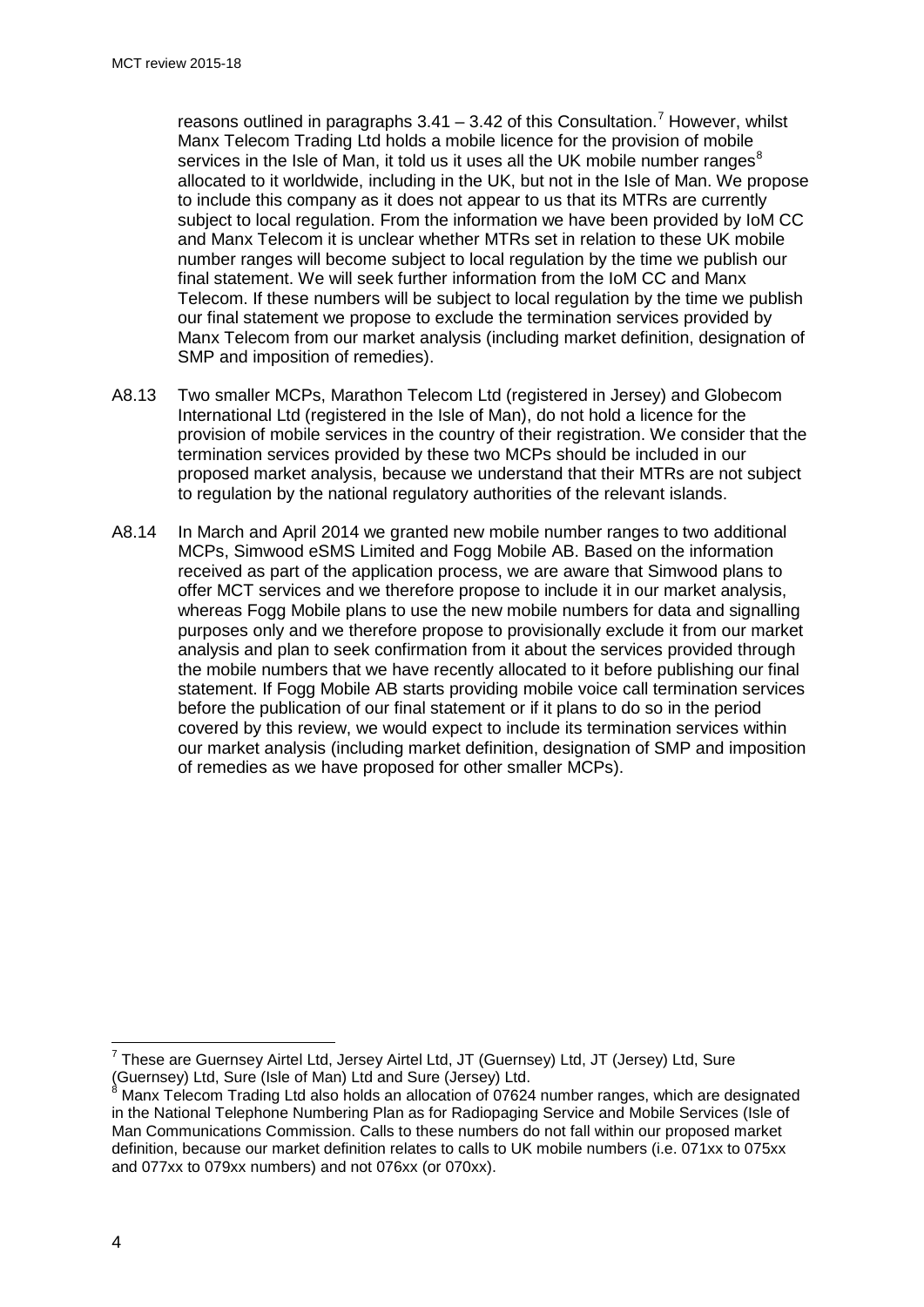## <span id="page-7-0"></span>**Annex 9**

## 9 Analysis of the effects of the cost standard on consumer prices and usage

## **Introduction**

 $\overline{a}$ 

- A9.1 In this annex, we discuss the effects of the choice between LRIC+ and LRIC on retail prices in both the pre-pay and post-pay mobile segments and overall (e.g. over a basket of mobile services), and also for retail F2M calls. We consider what the impacts might be in principle and consider the empirical evidence based on the market developments in the retail mobile sector since the move to LRIC based MTRs.
- A9.2 We recognise that the empirical evidence on retail pricing and usage may have been affected by other factors such as changes in consumer preferences (e.g. greater use of data) and reductions in network costs.<sup>[9](#page-7-1)</sup> Moreover, the effects of the change in termination rate may be muted by the fact that MTRs were moved to LRIC over a glidepath. Nonetheless there is no evidence that suggests that overall there have been any significant adverse direct effects on prices, subscriptions or usage from the move to LRIC based MTRs; indeed there appear to have been some positive effects, particularly for post-pay consumers.
- A9.3 This annex is structured as follows:
	- We first discuss the potential impact of the cost standard on mobile retail prices from first principles:
	- We then consider the evidence on prices that has emerged since the last review;
	- We then look at the effects on mobile usage; and
	- Finally, we then look at the effects on fixed to mobile prices and usage.

## **Potential Impact of the cost standard on retail pricing and usage**

- A9.4 In this sub-section we consider how the choice between LRIC and LRIC+ could affect the pricing of retail mobile services. It is structured as follows:
	- We first consider the interplay between MTRs and retail pricing, including the "waterbed effect"; and
	- We then look at how changes in cost standard might, in theory, affect prices in different segments of the mobile retail market.

<span id="page-7-1"></span> $^9$  As shown in Figure A16.2 in Annex 11, LRIC+ costs of call termination have been decreasing since 2011. Given that the different mobile services largely share the same network components, we would expect the unit cost of other services to be similarly declining.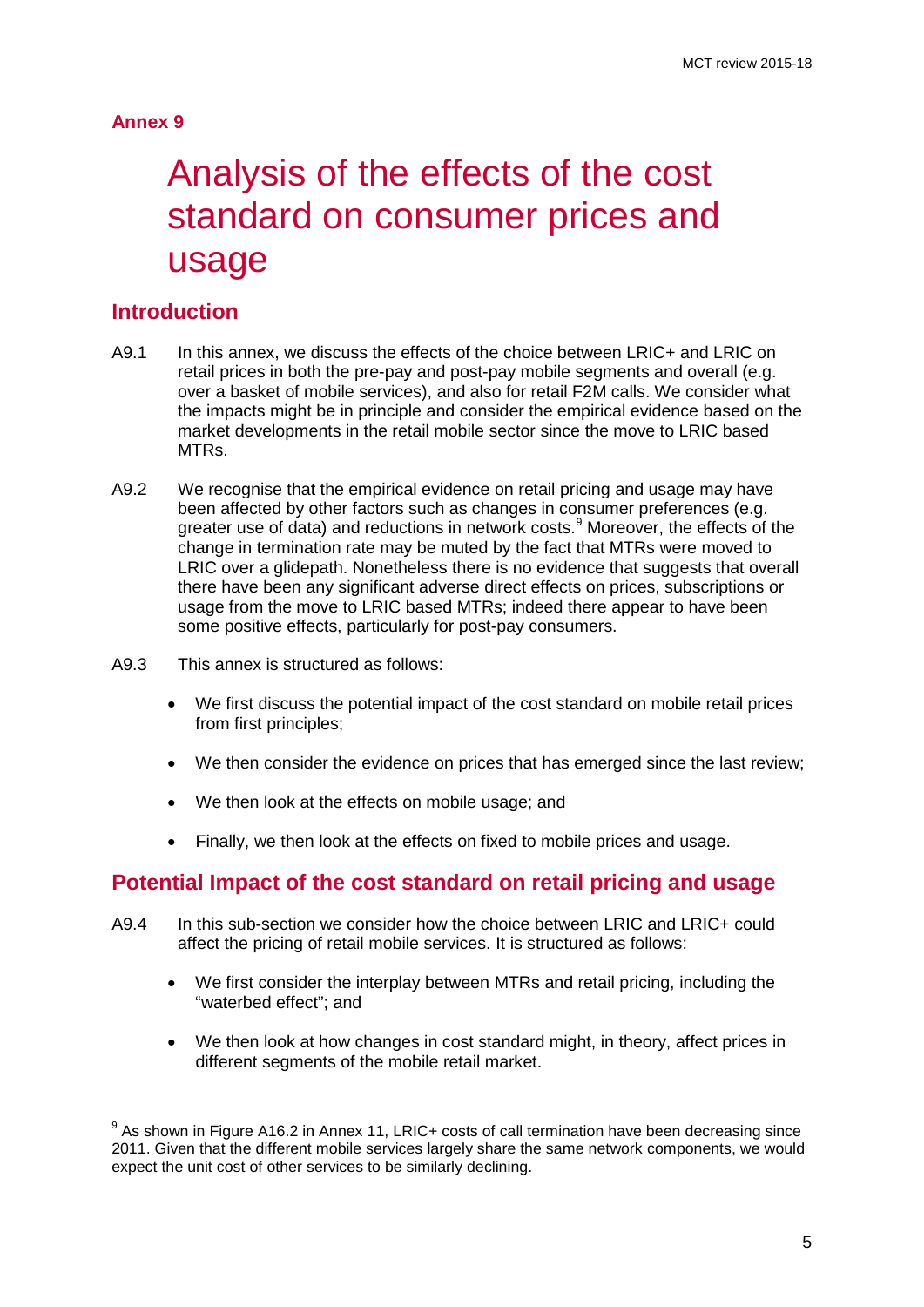## **Impact of MTRs on overall retail mobile prices**

- A9.5 There are two important ways in which MTRs affect retail pricing. First, they affect the marginal cost of an off-net call. Considering this effect alone, higher MTRs imply higher retail call prices. Second, MTRs represent a source of revenue and, if priced above LRIC, a source of profit margin. When MTRs are priced above LRIC, MCPs are therefore incentivised to compete for this profit, for example by offering discounts on retail prices (either usage prices or "fixed" charges, e.g. monthly rentals and/or handset prices). This second effect offsets the first, with as we explain below, the relative balance of outbound to inbound calls determining which effect will dominate (other things being equal).
- A9.6 Within the UK mobile industry (i.e. considering only calls between MCPs within the UK), call termination is a 'zero-sum game'. In other words, were it not for calls from fixed and international CPs, MTRs represent transfers amongst MCPs, and an increase in MTRs would not directly lead to increased revenue being paid into the mobile industry.
- A9.7 However, FCPs in the UK and overseas CPs do pay MTRs in the UK, as their customers call UK mobile numbers. Any decrease in MTRs will lead to lower payments from these CPs. UK MCPs might try to recover this 'lost' revenue (and margin) by raising various retail prices. Therefore, we might expect some retail prices to increase – or to decrease slower than they would otherwise if other factors (such as falling unit costs) caused a general trend of falling prices. Conversely if MTR margins increase, there is less need to recover common costs from the retail side of the market, and competitive pressure may force these prices down. This is known as the waterbed effect. $10$
- A9.8 A waterbed effect is said to be incomplete if the impact on prices and revenues on the retail side does not fully offset the impact from changes in MTRs. There has been some empirical work by Genakos and Valletti on the extent of the waterbed effect. For example, using pre-2006 data, Genakos and Valletti (2011) found evidence of a "high" but "incomplete" waterbed effect and said that, at a disaggregated level, this effect was stronger for post-pay than for pre-pay.<sup>[11](#page-8-1)</sup> However, further research presented in Genakos and Valletti (2014) extended the original dataset to include data up to 2011 and suggests that the waterbed effect is now weaker than previously thought.<sup>[12](#page-8-2)</sup>
- A9.9 As discussed in Section 6 lower MTRs should also increase competition, particularly in the post-pay segment, which should also act to reduce prices. This may counteract the waterbed effect to some extent.
- A9.10 The developments that we present below for the UK retail market under LRIC MTRs appear to be consistent with an indiscernible waterbed effect, i.e. there is no clear evidence that, overall, retail prices have increased as MTRs have been reduced towards LRIC.

-

<span id="page-8-0"></span> $10$  The waterbed effect is where a change in one set of prices (e.g. MTRs) leads to changes in prices in a different part of the market (e.g. on the mobile retail side).

<span id="page-8-1"></span><sup>11</sup> See, for example, Genakos, C. and T. Valletti, '*Seesaw in the Air: Interconnection Regulation and the Structure of Mobile Tariffs*', Information Economics and Policy, 2011, 23(2), 159-170

<span id="page-8-2"></span> $12$  See Genakos, C. and T. Valletti, 2014, "Evaluating a decade of mobile termination rate regulation", Working paper available at:<ftp://www.ceistorvergata.it/repec/rpaper/RP303.pdf>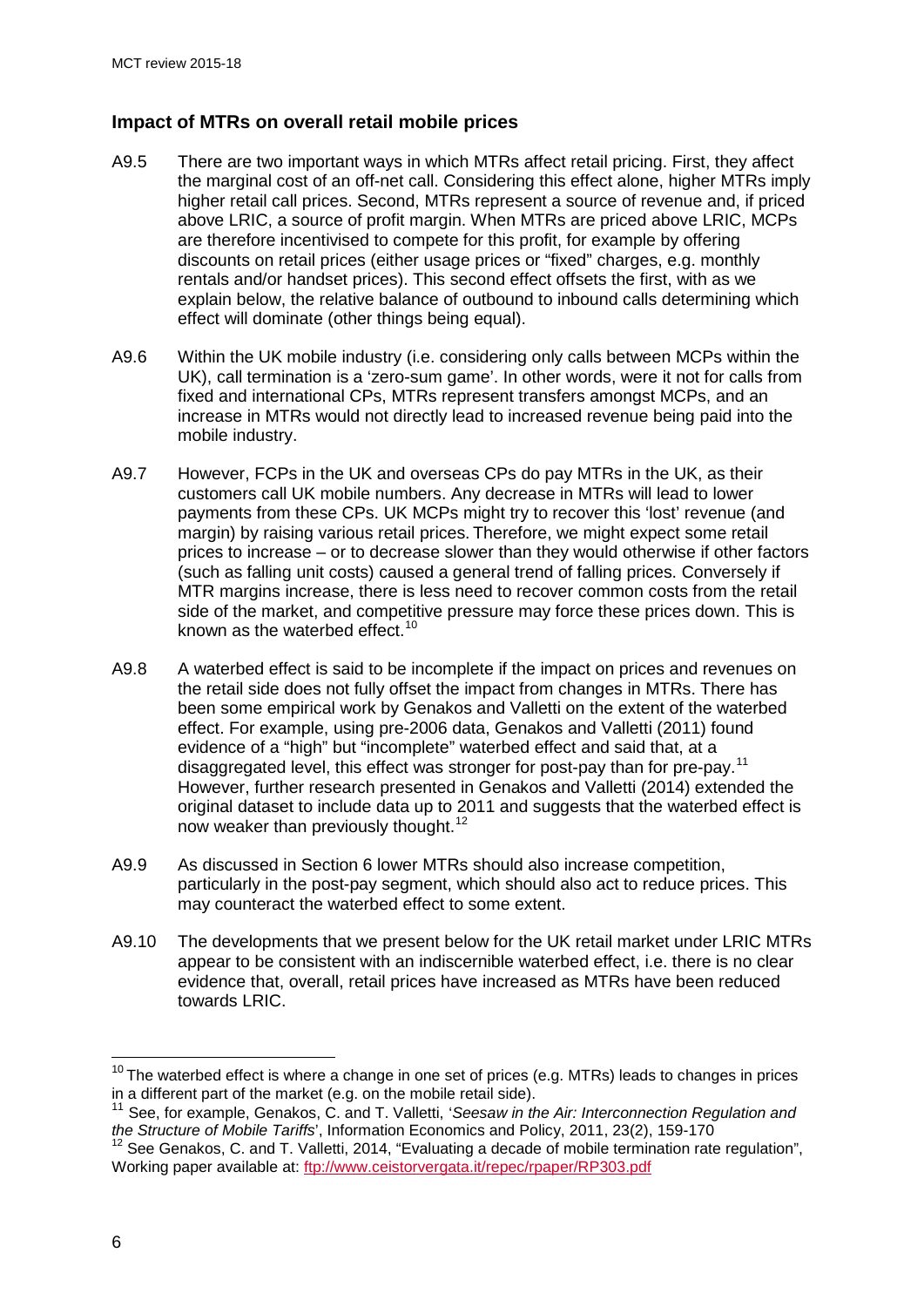#### **Impact of MTRs on retail prices in different customer segments**

- A9.11 While the presence of a waterbed effect implies that, overall, retail prices may increase to some extent if MTRs are reduced, this may not impact all customer segments equally. This is because different customer segments may have different calling patterns.
- A9.12 In particular, some customer groups may tend to be net receivers of calls, and so their MCPs are net recipients of MTRs in relation to these customers. The net MTR revenue for these customers will be higher under LRIC+ compared to LRIC. Other customer segments may be net makers of calls, and so their MCPs are net payers of MTRs. These net MTR payments will be higher under LRIC+ than LRIC.
- A9.[13](#page-9-0) In line with the CC's views,  $13$  we expect that MCPs may change retail prices in order to counterbalance, to some extent, changes in termination revenues and margins. In principle, this means that, under LRIC, we would expect lower prices for customer segments that are net makers of calls. This is because, for these customers, the net balance of MTR payments results in an outpayment, which will be lower under LRIC compared to LRIC+. Likewise, we would expect higher prices for customer segments that are net receivers of calls since they should generate lower net MTR revenue for their MCPs under LRIC compared to LRIC+.
- A9.14 At the time of the previous market review (and up to the 2012 CC Determination), the evidence suggested that:
	- pre-pay customers as a whole were net receivers of calls and so earn their MCPs positive net termination revenues; and
	- post-pay customers as a whole were either roughly neutral or net makers of calls and so provide their MCPs with zero or negative net termination revenues[14](#page-9-1).
- A9.15 However, there was variation within both groups, and the ratio of outbound to inbound calls tended to be larger for heavy users (i.e. those who make most outgoing calls and who have the greatest monthly expenditure). Indeed, further investigation into the broad trends outlined above, suggested that low-use post-pay users had net inbound calls and high-use pre-pay users were either net makers of calls or roughly balanced.
- A9.16 We have sought to establish whether these patterns still hold true by requesting traffic data from MCPs. However, as we discuss at paragraphs 6.63 in Section 6, the data provided in response to our formal information requests do not allow us to draw strong conclusions about the current balance of calls for different customer segments. We intend to investigate this further prior to the publication of our statement.

<sup>&</sup>lt;sup>13</sup> 2012 CC Determination, paragraphs 2.626 - 2.627.

<span id="page-9-1"></span><span id="page-9-0"></span><sup>&</sup>lt;sup>14</sup> 2012 CC Determination, paragraphs 2.34 and 2.625. Note that the CC considered the ratio of calls involving MCT: so it included off-net MTM calls, FTM calls and 'other to mobile' calls, but did not include on-net MTM, MTF or 'mobile to other' calls. See paragraph 2.27 of the 2012 CC Determination.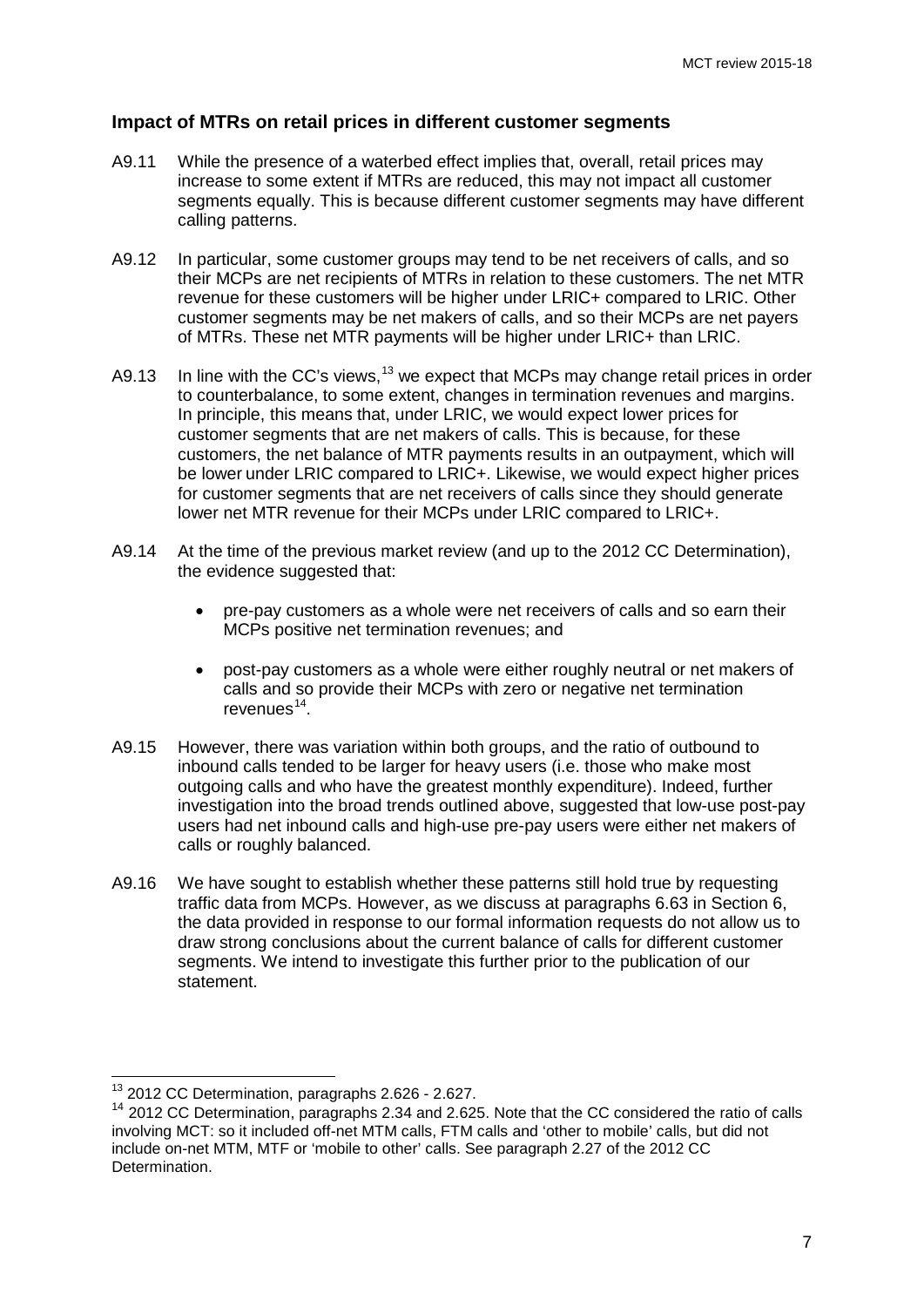A9.17 Below, we consider market developments and find that they are consistent with our expectations about the impact of LRIC and LRIC+ on various customer segments, given the calling patterns which held in 2011.

## **Empirical evidence of the impact of the cost standard on retail pricing**

#### **Introduction and summary**

- A9.18 This sub-section sets out the empirical evidence on retail pricing. It explains that:
	- Overall, there does not appear to have been a significant increase in average mobile retail prices as a result of the move to LRIC based MTRs.
	- Post-pay consumers seem better off now than in 2011 in accordance with our expectations. In particular:
		- o 3G post-pay bundles which existed in 2011 and before still exist today and their subscription prices appear to be much lower today;
		- o Whilst 4G offers have appeared since 2012, and are generally more expensive than the 3G contracts available today, these are offered alongside rather than in place of the latter. Recently, some MCPs have started to upgrade customers on 3G contracts to 4G at no extra charge to the customer.
	- High-use pre-pay customers also appear better off now than in 2011 in accordance with our expectations.
	- In relation to low-use pre-pay customers:
		- o Some of the largest MCPs have increased their entry-level pre-pay prices (e.g. per-unit prices, minimum top-ups). However, one of them (Telefónica) offers more aggressive prices for low use customer segments through its associated brands (e.g. Giffgaff which it owns and Tesco Mobile which is a joint-venture with Tesco);
		- o There is still a wide range of MCPs (including H3G and many of the main smaller MCPs) offering tariffs for entry-level pre-pay plans at the same or similar prices as in 2011 (both in terms of per-unit prices and minimum top-ups).

#### **Overall developments in average mobile retail prices**

A9.19 Figure A9.1 shows the real price of a representative basket of mobile services. It is broken down into metered (i.e. out of bundle) messaging and voice, and "line rental" which refers to subscription fees. The overall price has fallen each year, including since 2011, despite the move to LRIC based MTRs.<sup>[15](#page-10-0)</sup>

<span id="page-10-0"></span> $15$  Indeed, it is likely that prices for voice and SMS have fallen more than Figure A9.1 suggests. This is due to the fact that the baskets of mobile services which we use to track prices include voice and SMS but exclude data. The reported prices of the baskets are the average market prices of the services that most closely match the basket specifications. Prior to 2011 data was usually purchased  $\overline{a}$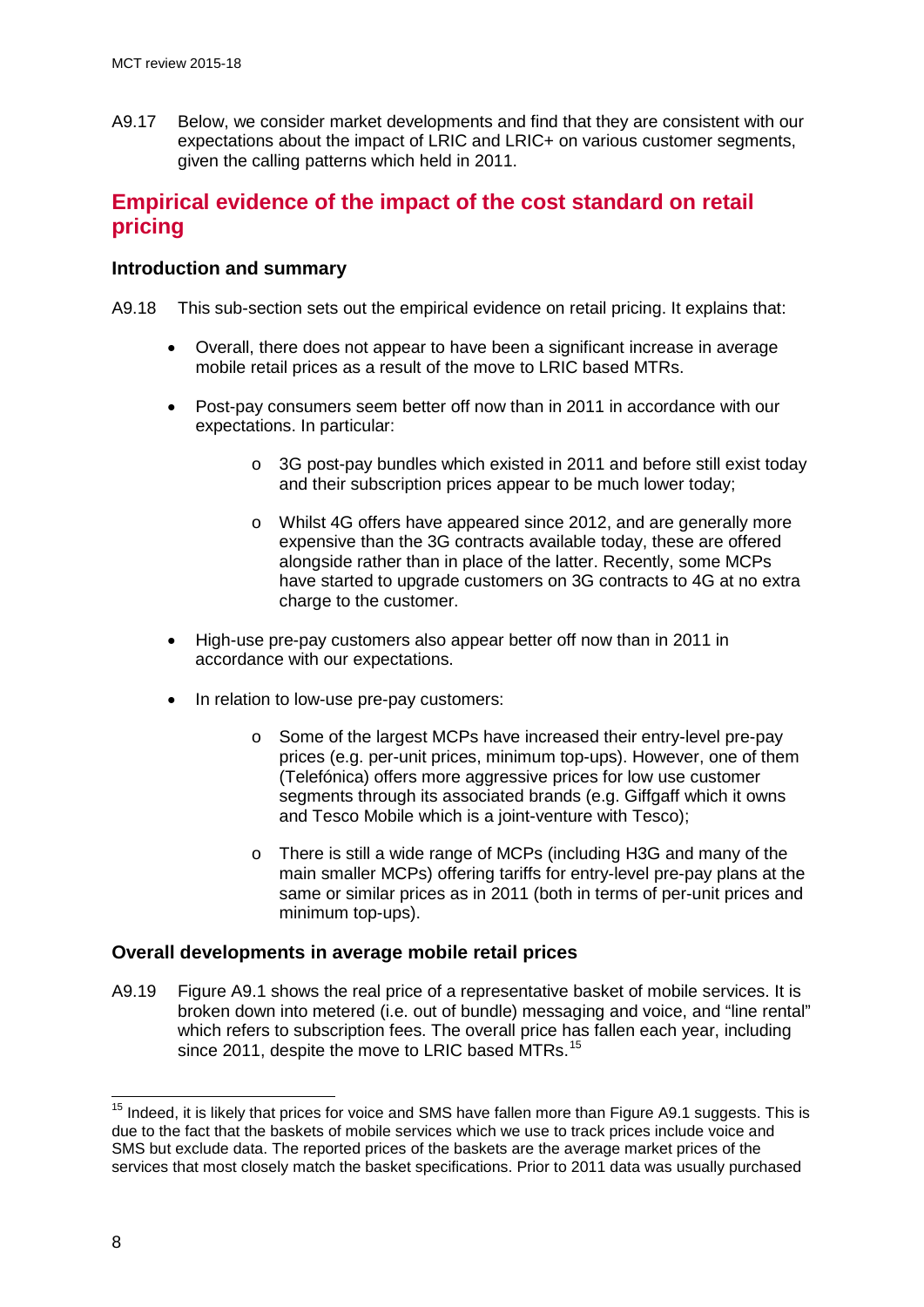

#### **Figure A9.1: Real price of a basket of mobile services**

#### Source: Ofcom/MCPs

-

Includes estimates where Ofcom does not receive data from MCPs; excludes non-geographic voice calls; adjusted for CPI; includes VAT. "Line rental" is the price of mobile service packages that include some voice, text and/or data. "Metered" is the out-of-bundle consumption, charged on per unit basis.

A9.20 Figure A9.2 below shows that nominal average revenues per user (ARPU) have been broadly flat in recent years. However, since total usage has been growing (for both voice and data – see Figure A9.10 for the voice usage profile over time and Annex 11 for the data volumes), this suggests that prices per unit of usage have decreased. Figure A9.2 also shows a clear decrease in ARPU for both post-pay and pre-pay, which would be a more pronounced decline in real terms.<sup>[16](#page-11-0)</sup>

#### **Figure A9.2: Mobile average retail revenue per user, by pre-pay and post-pay (nominal figures)**



as a separate "add-on" on voice and SMS services. However, it is increasingly bundled with the voice and SMS and this is likely to be reflected in the line rental fees, increasing average prices.

<span id="page-11-0"></span> $16$  The declining ARPU for both pre-pay and post-pay can be reconciled with broadly flat market-level ARPU if, as seems most likely, higher than average pre-pay ARPU customers migrate from pre-pay to post-pay, but have ARPU below the average ARPU of pre-existing post-pay customers.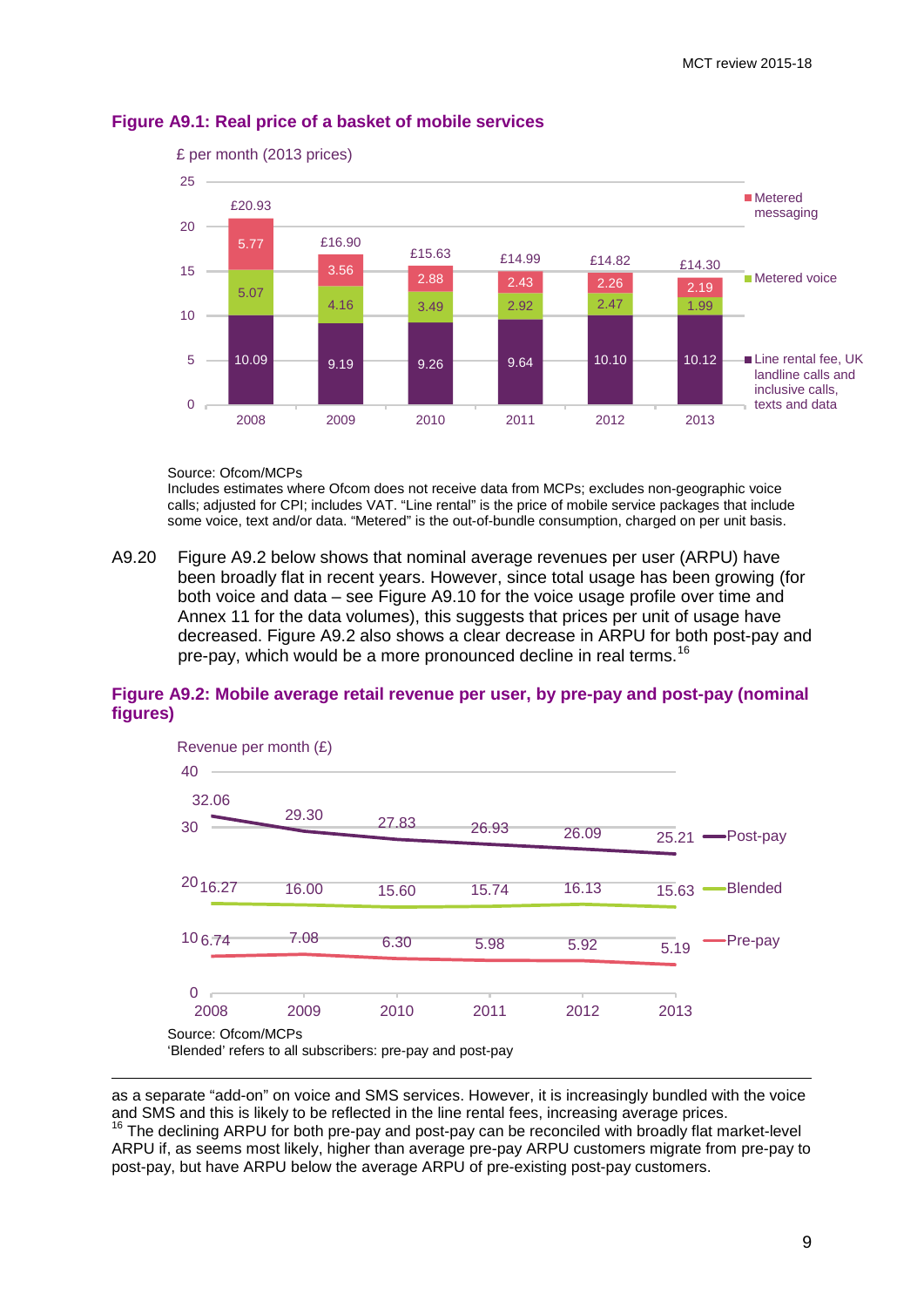#### **Post-pay consumers are better off than in 2011**

- A9.21 We have considered post-pay plans available in 2011 and compared their (nominal) prices with more recent plans that offer at least as many calls, SMS and data. We considered SIM-only plans in order to exclude the effect of changes in handset prices.
- A9.22 Figures A9.3 and A9.4 consider top-end SIM only plans for 12 months and 1 month contracts respectively. By top-end we mean tariffs that are at the highest pricing band and are targeting heavy users. For each MCP we picked one such tariff in 2011 and considered how much it would have cost consumers in 2013. Where an exact comparison was not possible, we picked packages in 2013 which were more generous and give details of the additional features of those packages. Figures A9.5 and A9.6 show similar data for mid-range SIM-only plans, for 12 months and 1 month contracts respectively.
- A9.23 We recognise the analysis is not comprehensive. Nevertheless, in our view, it provides a good indication of the trends in retail mobile pricing.
- A9.24 These charts indicate that, for a number of post-pay plans, consumers get significantly more in 2013 for the same price (or less) than at the time of the previous market review. The data is in nominal terms and the trend is re-enforced once inflation is taken into account.



#### **Figure A9.3: Tariff offers in 2011 and 2013: Top-end SIM-only plans, 12 months contract (£ per month)**

#### Source: Pure Pricing reports, December 2011 and December 2013.<sup>[17](#page-12-0)</sup>

<span id="page-12-0"></span><sup>17</sup> Details: H3G 2011 tariff 'Sim 600' and 2013 tariff 'The One plan'; O2 2011 tariff 'O2 1200' (£26) with 'The Works' add-on (1 GB data + unlimited wifi and 20 picture messages - £10) and 2013 tariff 'On & On 1 GB'; Orange 2011 tariff 'iPhone 31' and 2013 tariff 'Sim only 1 GB'; T-Mobile 2011 tariff 'Pay monthly 25' (includes a free booster worth £5.10, which we have assumed to be the 'Internet Booster') and 2013 tariff 'Full Monty £21'; Vodafone 2011 tariff 'Smartphone sim only' and 2013 tariff 'Vodafone 1200'. All tariffs are 12 month duration, excludes online-only and 4G tariffs. 17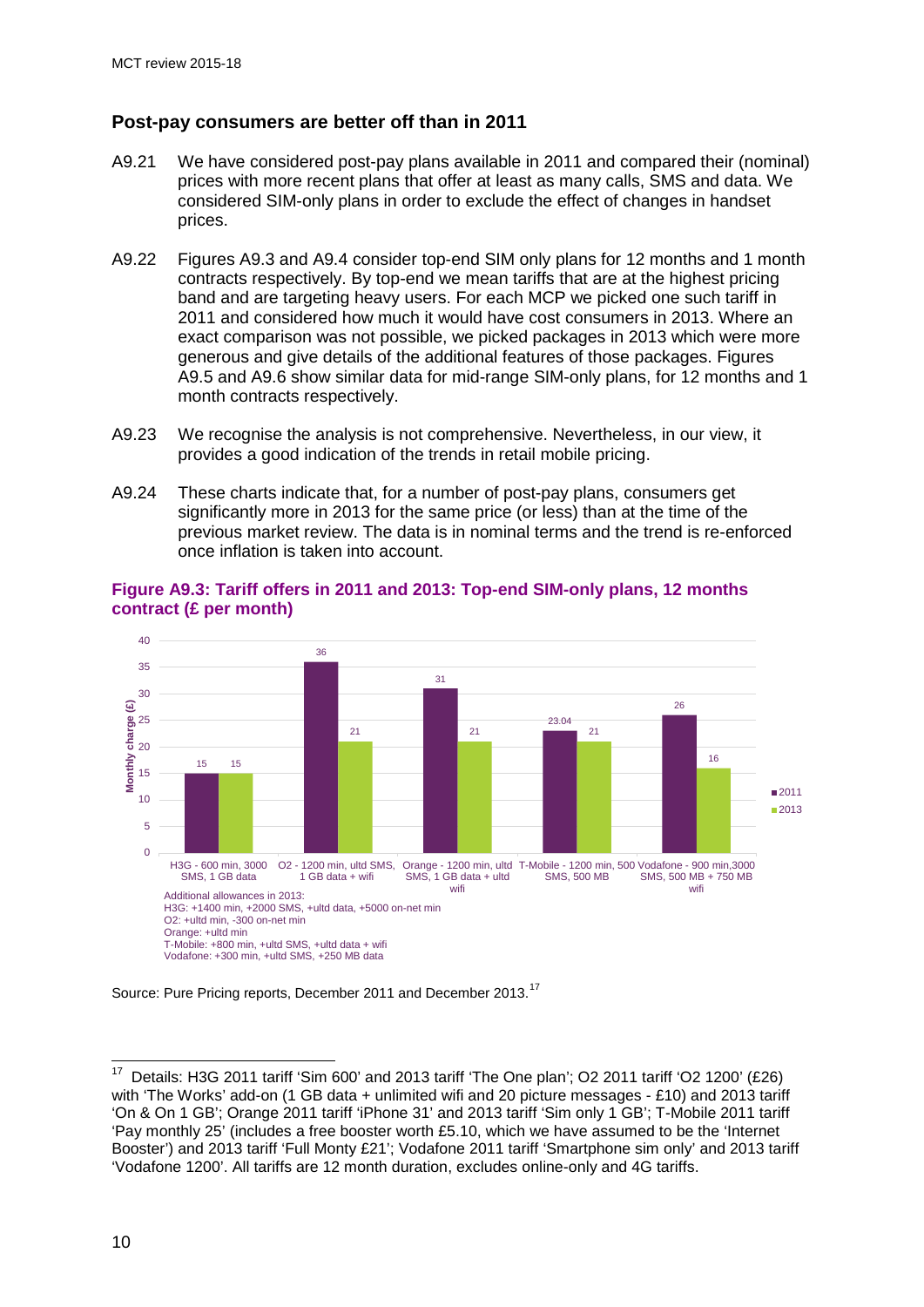

## **Figure A9.4: Tariff offers in 2011 and 2013: Top-end SIM-only plans, 1 month contract (£ per month)**

Sources: Pure Pricing reports, December 2011 and December 2013.<sup>[18](#page-13-0)</sup>

<span id="page-13-0"></span><sup>&</sup>lt;sup>18</sup> Details: H3G 2011 tariff 'The One plan' and 2013 'The One plan'; O2 2011 tariff 'O2 1200' (£31) with 'The Works' add-on (1 GB data + unlimited wifi and 20 picture messages - £10) and 2013 tariff 'On & On 1 GB'; Orange 2011 tariff 'iPhone 36' and 2013 tariff 'Sim Only 1 GB'; T-Mobile 2011 tariff 'Pay monthly 25' (includes a free booster worth £5.10, which we have assumed to be the 'Internet Booster') and 2013 tariff 'Sim Only 3 GB'; Vodafone 2011 tariff 'Sim only £31' and 2013 tariff 'Vodafone 1200'. All tariffs are 1 month duration, excludes online-only and 4G tariffs.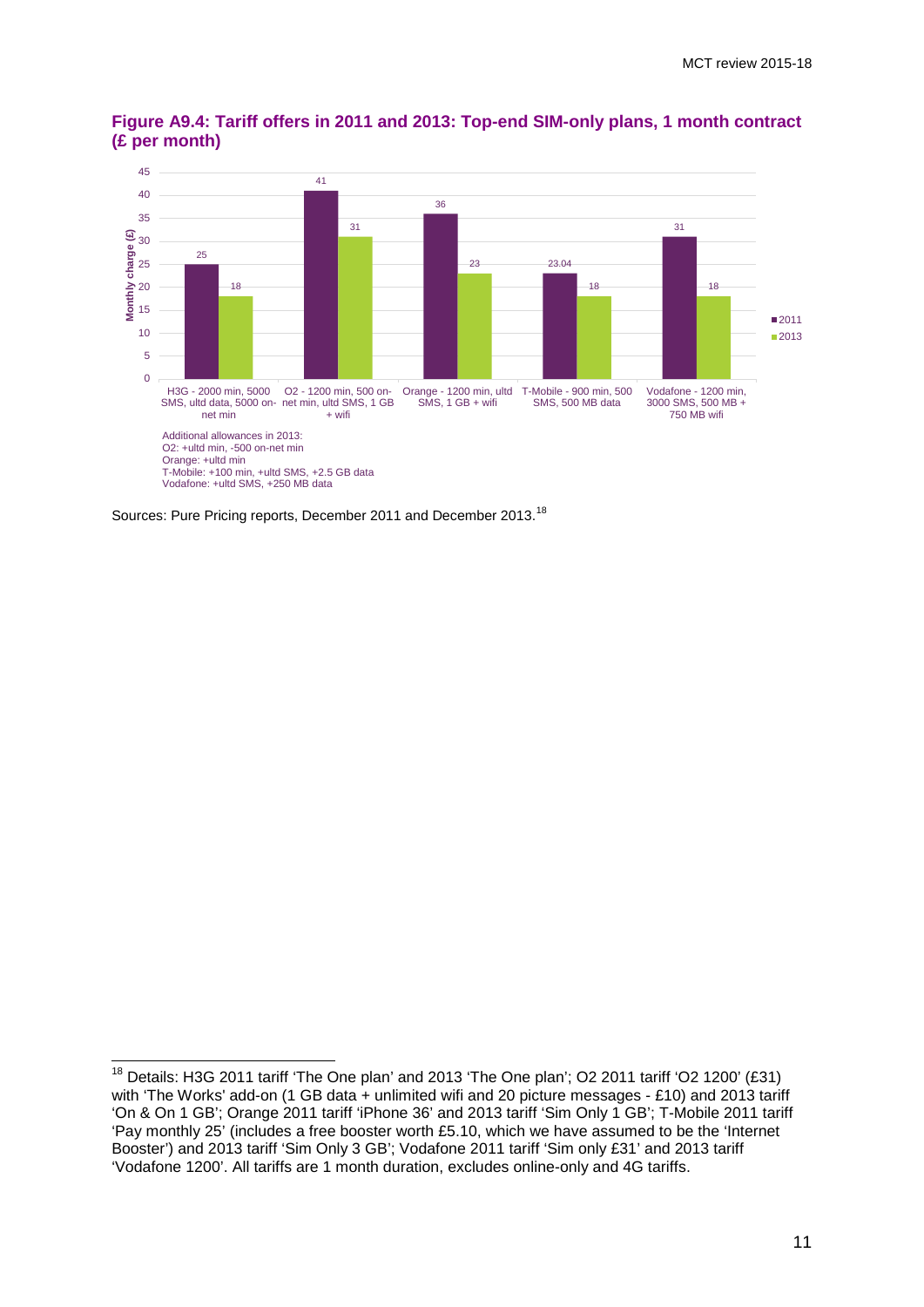

## **Figure A9.5: Tariff offers in 2011 and 2013: Mid-range SIM Only plans, 12 months contract (£ per month)**

Source: Pure Pricing reports, December 2011 and December 2013.<sup>[19](#page-14-0)</sup>

\*To select a 2013 T-Mobile offer that is at least as generous as 2011, we have had to select a more expensive tariff that has significantly higher allowances. An alternative comparator is the 'SIM Only 1GB' plan, which provides 500 minutes, unlimited SMS and 1GB data for £11.

<span id="page-14-0"></span><sup>&</sup>lt;sup>19</sup> Details: H3G 2011 tariff 'SIM 600' and 2013 'Essential SIM 600'; O2 2011 tariff 'O2 600' (£15.50) with 'The All Rounder' add-on (500 MB, ultd wifi + 20 picture messages - £6) and £5 off for the first 6 months discount, and 2013 tariff 'O2 600'; Orange 2011 tariff 'Dolphin 15.5' and 2013 tariff 'Sim Only 250 MB'; 2011 T-Mobile tariff 'Pay monthly 15' (includes a free booster worth £5.10, which we have assumed to be the 'Internet Booster') and 2013 tariff 'Sim Only 1GB'; Vodafone 2011 tariff 'Sim only £15.5' with 'Standard pack' add-on (500 MB and 100 picture messages - £5) and 2013 tariff 'Vodafone 900'. All tariffs are 12 month duration, excludes online-only and 4G tariffs.  $\overline{a}$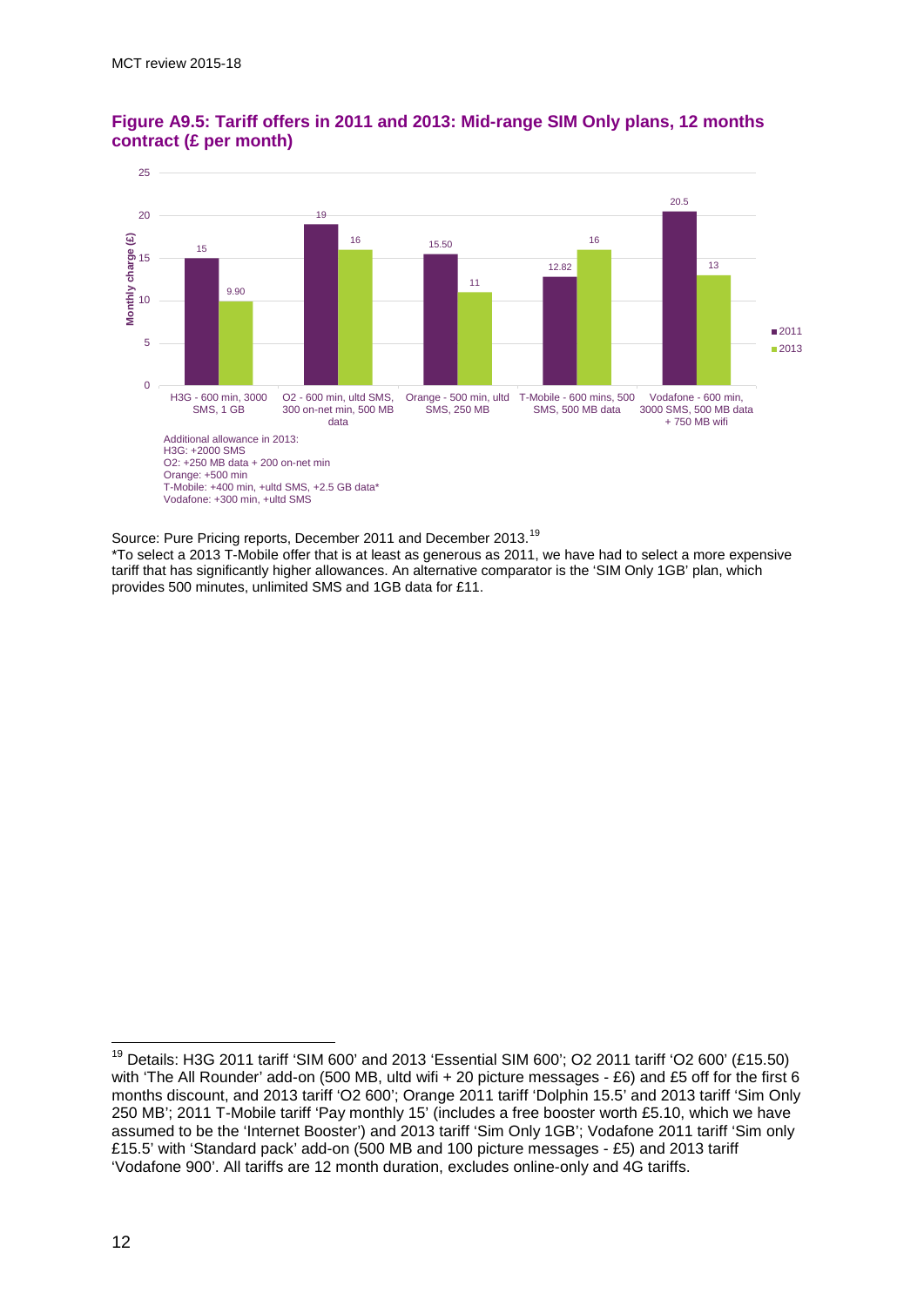

## **Figure A9.6: Tariff offers in 2011 and 2013: Mid-range SIM Only plans, 1 month contract (£ per month)**

Sources: Pure Pricing reports, December [20](#page-15-0)11 and December 2013<sup>20</sup>

\*To select a 2013 T-Mobile offer that is at least as generous as 2011, we have had to select a more expensive tariff that has significantly higher allowances. It may be that a more appropriate comparator is the 'SIM Only 1GB' plan, which provides 500 minutes, unlimited SMS and 1GB data for £13.

- A9.25 We have not plotted similar charts for 'entry-level' plans. This is because presenting a comparison between 2011 and 2013 in this form was challenging because of the increasing tendency for data to be bundled with voice and text.<sup>[21](#page-15-1)</sup> This means that there are some entry-level post-pay plans today that are apparently more expensive than entry level plans in 2011, but the higher charge comes with a data allowance either not previously available and/or with a greater voice usage allowance. Therefore, whether consumers with a preference for these "entry-level" plans are better or worse off than in 2011, depends on their preference for voice relative to data services. This can be illustrated by the following examples (all data are from *Pure Pricing* referenced above):
	- In December 2011, Orange offered 'Canary 10.5' (100min, unlimited SMS, no data allowance, on a one-month SIM-only contract) at £10.50 per month. Data could be added at a minimum of £5/month for 500MB. In December 2013, Orange's entry level (i.e. lowest minutes) SIM-only one-month contract with unlimited SMS had 1000 min, was bundled with 250MB of data and priced at £13 per month. The addition of 500 MB of data to the 2011 plan would have cost an additional minimum of £5 per month, or an implied monthly subscription of £15.50 per month which would have been £2.50 per

<span id="page-15-0"></span><sup>&</sup>lt;sup>20</sup> Details: H3G 2011 tariff 'SIM 600' and 2013 tariff 'Essential SIM 600'; O2 2011 tariff 'O2 600' (£21) with 'The All Rounder" add-on (500 MB, ultd wifi + 20 picture messages - £6) and 2013 tariff 'O2 600'; Orange 2011 tariff 'Dolphin £20.5' and 2013 tariff 'SIM Only 250 MB'; T-Mobile 2011 tariff 'Pay Monthly 20' (includes a free booster worth £5.10, which we have assumed to be the 'Internet Booster') and 2013 tariff 'Sim only 1GB'; Vodafone 2011 tariff 'SIM only £20.5' and 2013 tariff  $\overline{a}$ 

<span id="page-15-1"></span><sup>&#</sup>x27;Vodafone 900'. All tariffs are 1 month duration, excludes online-only and 4G tariffs. 21 Ofcom's 2013 Consumer Experience Report (page 94) states that the majority of post-pay tariffs now include an element of bundled data use as internet access on mobile devices becomes more widespread. In contrast, in 2011, many of these plans were offered with data priced as an 'add-on' for an extra fixed monthly fee (with different fees for different data allowances).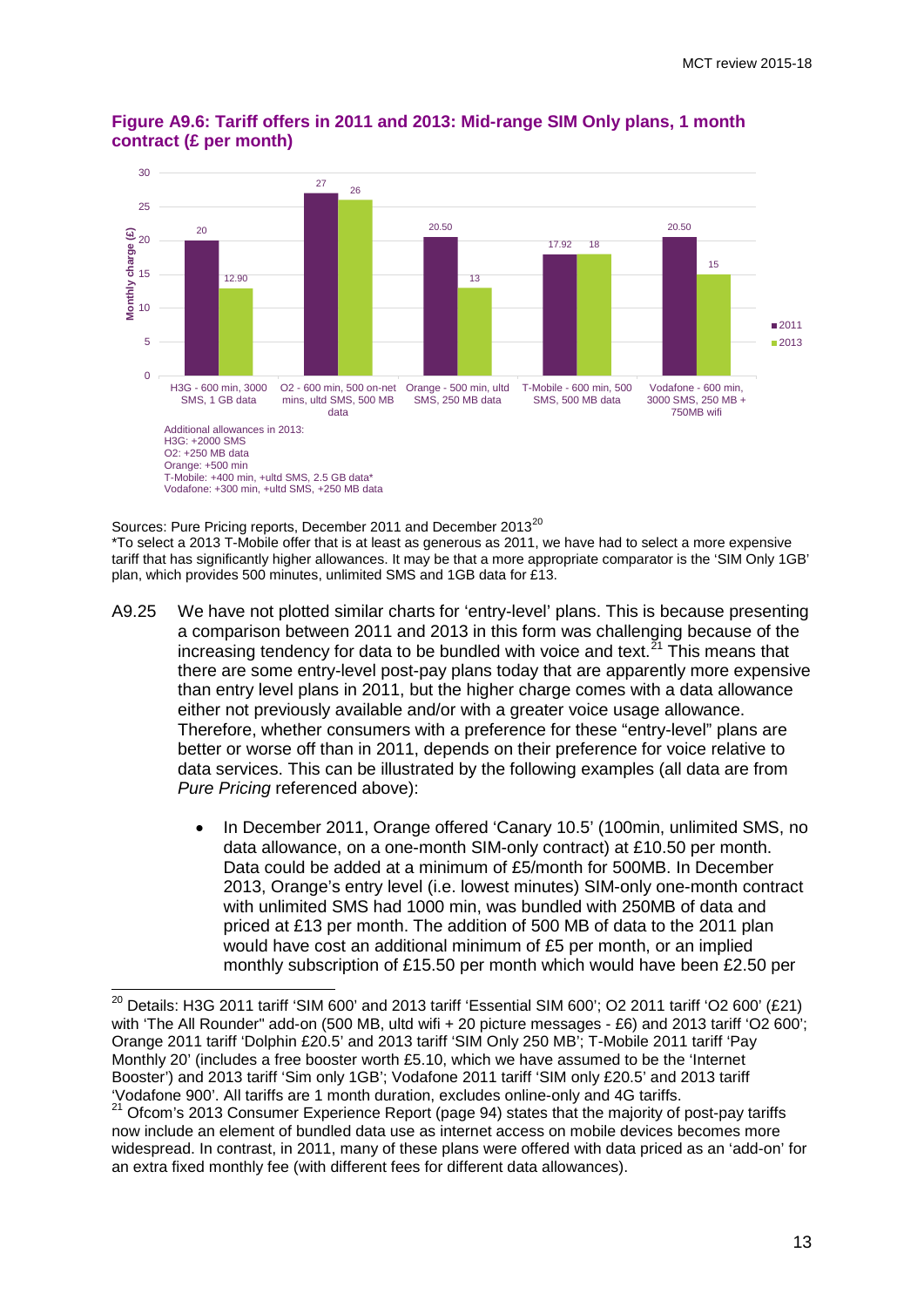month more expensive than the 2013 plan (albeit with 250MB more data but 900 fewer minutes than the 2013 plan).

- H3G's one-month SIM-only entry level plan in December 2011 ('SIM 100', with 100min, 3000 SMS and 1GB of data) was priced at £10 per month. By December 2013 this had been replaced by a plan at £9.90 per month ('Essential SIM 200') with 200min, 5000 SMS, but 500MB of data. In this case, customers with a low willingness to pay for data but a high valuation for voice and/or SMS would be better off, while those who would still want 1GB of data would have the next-best choice of the 'Essential SIM 600' tariff (600 min, 5000 SMS and 1GB of data) on either a 12 month contract priced at £9.90 per month or a one month contract at £12.90 per month
- A9.26 Another noticeable development in the post-pay segment is the appearance of '4G' plans. These often offer unlimited calls and SMS, with data being the main variable of price differentiation. These bundles are in general offered at a higher subscription price than 3G plans available in 2011. However, they are offered alongside 3G plans as an alternative rather than in place of the latter. Thus the existence of more expensive 4G plans cannot imply consumers are worse off – it simply means that consumers have more choice now than in 2011.

## **'High use' pre-pay customers are also better off than in 2011**

- A9.27 Pre-pay plans have evolved since 2011 and some pre-pay plans now resemble post-pay plans. In some cases, for example, consumers buy credit which they can use to either purchase 'packages' which, similar to post-pay plans, offer inclusive allowances for calls, SMS, and/or data that expire at the end of a given period (usually 30 days). There may also be rewards for pre-pay customers to incentivise them to top-up regularly. $22$
- A9.28 For the same top-up amount (in nominal terms), pre-pay plans generally appear to offer higher usage today than the usage on pre-pay tariffs at the time of the previous review (and a better deal if inflation is taken into account). Table A9.1 below provides examples of usage available for a £10 top-up in 2011 and compares this with the usage available for a £10 pre-pay plan today. Higher allowances are shown in bold and lower allowances in italics. It shows that consumers buying these plans today are able to achieve the same or higher usage than in 2011. The only exception is O2 where £10 buys 25 more minutes and 200 more SMS but 250MB less data.

<span id="page-16-0"></span> $22$  For example, Telefónica doubles the allowances on its O2 'Pay & Go Go Go' tariffs after three months, and adds unlimited SMS after 9 months. Available at: [http://www.o2.co.uk/help/pay-and](http://www.o2.co.uk/help/pay-and-go/pay-and-go-go-go)[go/pay-and-go-go-go,](http://www.o2.co.uk/help/pay-and-go/pay-and-go-go-go) correct as of 29 May 2014.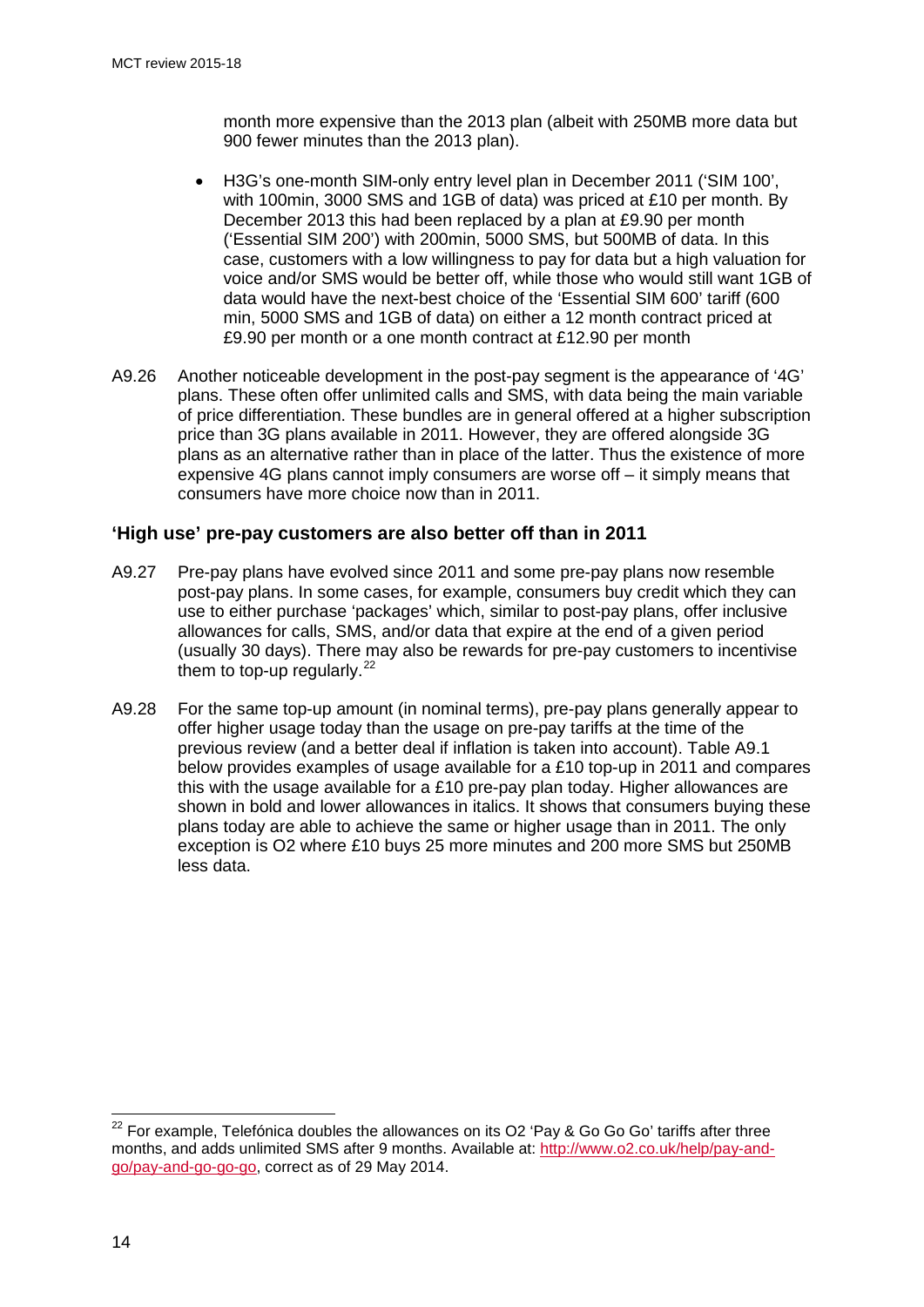|                  |                   | <b>Dec 2011</b> |               |                | <b>Dec 2013</b> |               |
|------------------|-------------------|-----------------|---------------|----------------|-----------------|---------------|
| <b>O2</b>        | 40 min            | <b>300 SMS</b>  | 500 MB        | $75$ min       | <b>500 SMS</b>  | 250 MB        |
| H <sub>3</sub> G | <b>100 min</b>    | 3000 SMS        | 650 MB        | $100$ min      | 3000 SMS        | 650 MB        |
| Orange           | 40 min            | 400 SMS         | <b>100 MB</b> | <b>108 min</b> | 400 SMS         | 1 GB          |
| <b>T-Mobile</b>  | $100 \text{ min}$ | <b>41 SMS</b>   | 500 MB        | <b>100 min</b> | <b>400 SMS</b>  | 1 GB          |
| <b>Vodafone</b>  | $100 \text{ min}$ | <b>300 SMS</b>  | <b>50 MB</b>  | <b>150 min</b> | <b>Ultd SMS</b> | <b>250 MB</b> |
| <b>Tesco</b>     | <b>50 min</b>     | 5000 SMS        | <b>33 MB</b>  | <b>150 min</b> | 5000 SMS        | <b>200 MB</b> |
| Virgin           | $19$ min          | <b>300 SMS</b>  | 1 GB          | 28 min         | <b>Ultd SMS</b> | 1 GB          |

#### **Table A9.1: Bundles available for a £10 pre-pay monthly package, 2011 and 2013[23](#page-17-0)**

Note: Increased allowances shown in **bold**, decreases shown in *italics* Source: PurePricing reports<sup>[24](#page-17-1)</sup>

<span id="page-17-1"></span>Details: O2 'Text and Web' rewards plan with £10 top-up balance spent on other network calls (charged at 25ppm) in 2011. O2 '3G Pay and Go Go Go' in 2013, note that we have not included loyalty benefits (after 3 months allowances are doubled and after 9 months text allowance is increased to unlimited). H3G 'All in one 10' add-on plus 150MB free data reward for every top up, in 2011 and 2013. Orange 'Dolphin' rewards plan with £10 top-up balance spent on calls (charged at 25ppm) in 2011. Orange 'Dolphin' rewards plan with a '100 minutes, 1 month' add-on (£7.50) and remaining £2.50 top-up balance spent on calls (charged at 30ppm) in 2013. T-Mobile 'Talk Plan' rewards plan with a £5 'Internet Booster' (unlimited browsing and email + 500 MB allowance for downloading, uploading and streaming) and remaining £5 top-up balance spent on SMS (charged at 12p) in 2011. The 'Talk Plan' gives 100 any network anytime minutes the following month when you top-up £10 (+25 minutes with first £10 top up). T-Mobile 'Smart pack 1GB' add-on in 2013. Vodafone 'Freedom Freebee' add-on in 2011 and 'Red Freedom Freebee' add-on in 2013. Tesco Mobile £30 credit when you top up £10 reward, with £10 top-up credit used to purchase 50 minute call bundle (£5) and 5000 text bundle ( £5), and free credit spent on data (charged at 60p per MB) in 2011. Tesco Mobile £20 free credit when you top up £10 reward, with £10 top-up credit used to purchase 150 minute call bundle (£5) and 5000 text bundle (£5), and free credit spent on data (charged at 10p per MB) in 2013. Virgin 'Addict' tariff with300 texts reward and 'Mobile internet add-on' (1 GB - £5), with remaining £5 top-up balance spent on calls (charged at 26 ppm) in 2011. Note the 'Addict Extra' tariff offers richer rewards (100 min and ultd SMS), but has been excluded as it is available only to Virgin

<span id="page-17-0"></span> $^{23}$  This is calculated assuming a consecutive monthly £10 top-up throughout an entire year. Where 2013 packages with at least as much of each component are not readily available, we have constructed comparable packages at £10 using the following process. We first consider packages with at least as much of two components (usually SMS and data). Then, using per-unit prices, we calculate how much of the third component (usually calls) could be purchased with the money remaining (out of £10) after purchasing the package. For example, the table shows that in Dec 2011 £10 on Orange bought a package of 40 minutes of calls, 400 SMS and 100 MB of data. In October 2013, a £10 top-up with Orange provided a package with 400 SMS and 1GB, and an allowance of additional £10 to spend at pre-pay per-unit prices. Spending this allowance on minutes alone would provide 108 minutes, 400 SMS and 1GB.<br><sup>24</sup> Details: CC T  $\overline{a}$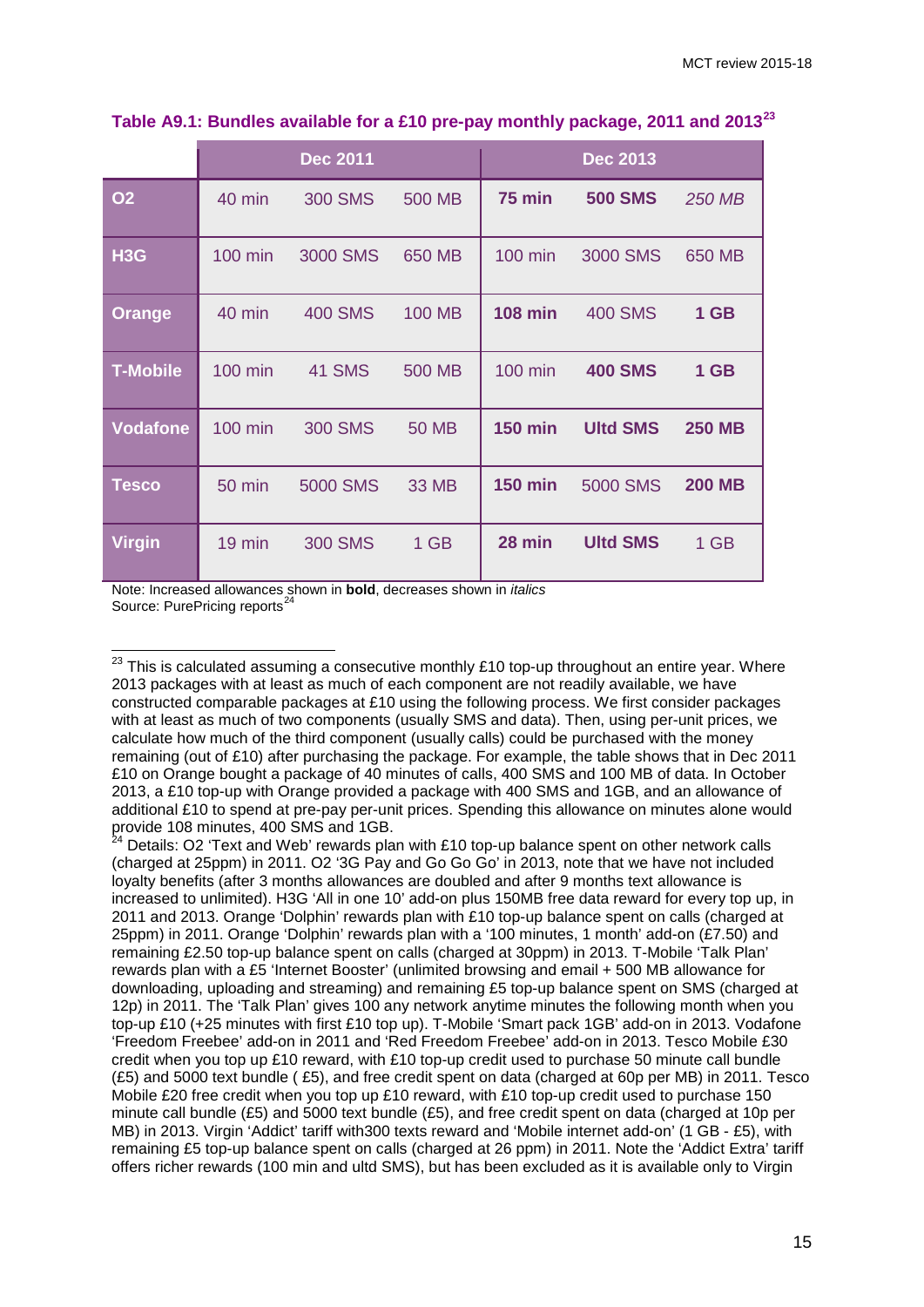## **A wide range of MCPs still offer the same or similar tariffs for PAYG pre-pay plans as in 2011**

- A9.29 Above we have discussed how some pre-pay plans are sold as "packages" resembling post-pay plans, and shown how such plans compare to 2011 offers in Table A9.1. However, other pre-pay plans are still priced on a more traditional payas-you-go (PAYG) basis, i.e. are charged on the basis of usage according to perunit charges. These generally have the highest per unit prices as they do not include discounts given in return for spending commitments.
- A9.30 Figures A9.7 and A9.8 provide nominal per-usage prices for PAYG pre-pay for offnet calls and on-net calls for 2011 and 2013.



**Figure A9.7: PAYG off-net call prices, excluding "rewards", 2011 and 2013**

Source: Pure Pricing reports, December 2011 and December 2013<sup>[25](#page-18-0)</sup>

Media customers. Virgin unlimited SMS and 1 GB when you top up £10 reward, with £10 top-up balance spent on calls (charged at 35ppm) in 2013. -

<span id="page-18-0"></span><sup>&</sup>lt;sup>25</sup> Multiple call prices were listed for some operators. For Orange, we have used the 'Racoon' tariff for both years; alternate tariffs are 'Camel' (20ppm in 2011, 25ppm in 2013) and 'Dolphin', 'Canary' and 'Monkey' (25ppm in 2011, 30ppm in 2013 – Monkey tariff is 2011 only). For T-Mobile, we have used the 'Everyday' plan for both years; in 2011 the 'Talk plan' had a rate of 20ppm and in 2013 plans with top-up rewards ('Text plan' and 'International plan') had a rate of 30ppm. For Vodafone, in 2013 there was a different rate of 35ppm if out of bundle on a 'Freedom Freebee' package. For Telefónica, the alternative 'Simplicity on Pay & Go' tariff had a rate of 35ppm. In 2013, monthly charge plans (i.e. '3G Pay and Go Go Go' and 'Simplicity on Pay & Go' are charged at 35ppm. For Virgin, we have used the 'Addict tariff'; in 2011 the 'Simply 8p' tariff had a rate of 8ppm but was exclusive to Virgin Media customers. Talk Mobile rates are based on the 'Talk Mobile PAYG Essentials'/'Talk Mobile Essential' tariff; the 'Talk Mobile Pay as you Go Rewards'/'Talk Mobile Rewards' tariff had a rate of 25ppm (2011 and 2013).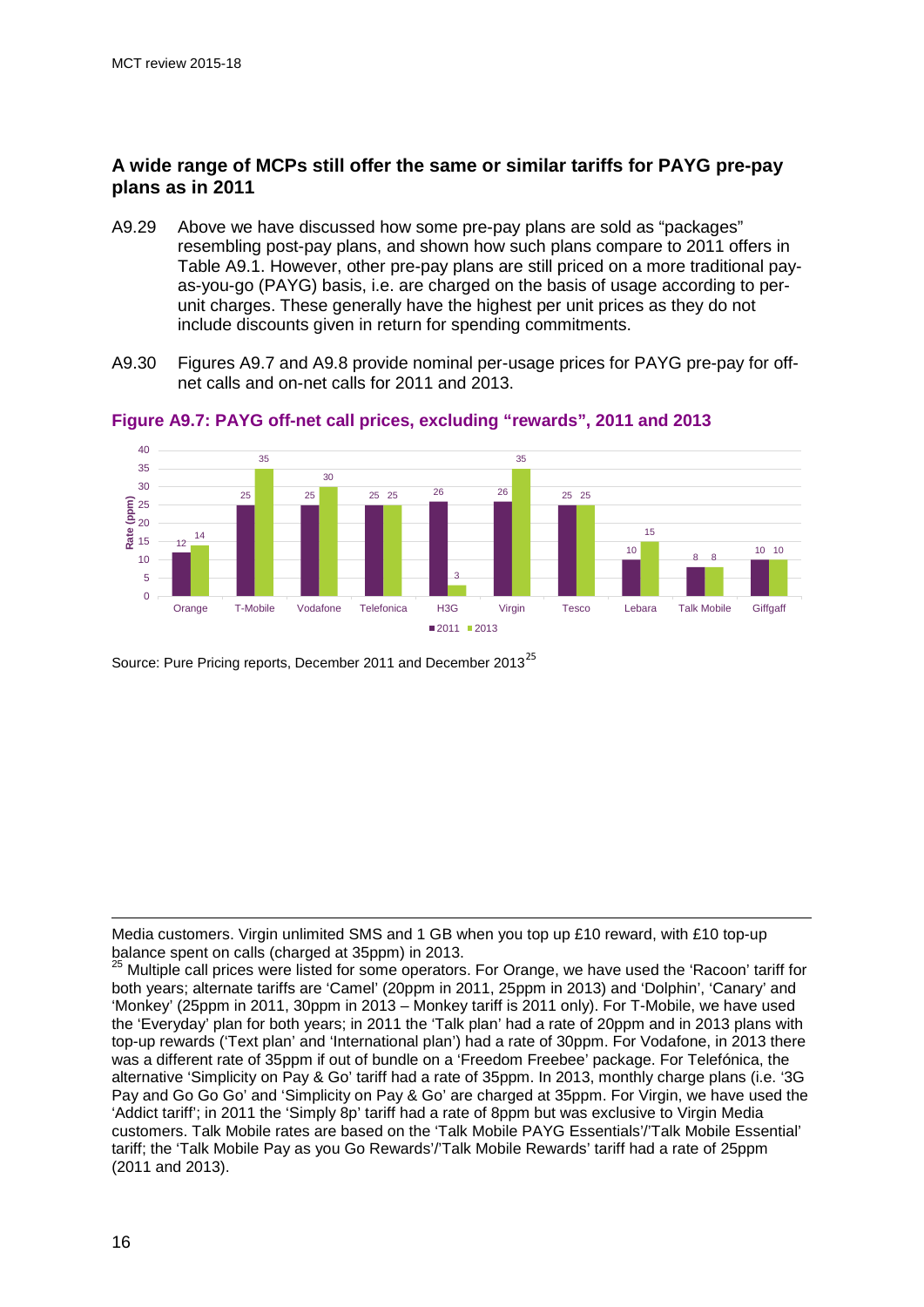

**Figure A9.8: PAYG on-net call prices, excluding "rewards", 2011 and 2013**

Source: Pure Pricing reports, December 2011 and December 2013<sup>[26](#page-19-0)</sup>

- A9.31 The charts show that several larger MCPs have increased pre-pay pay as you go prices. As discussed in the Ofcom '2012 Consumer Experience Report'<sup>27</sup>, some larger MCPs have sought to incentivise consumers to switch from pre-pay tariffs to monthly contract services, which has been achieved by increasing pre-pay pricing or making subsidised smartphones available only on post-pay packages. In its response to the January 2014 workshop, EE also noted that it had adjusted pre-pay prices, which it said was a response to the announced change to LRIC in the March 2011 Statement in order to support overall cost recovery. EE further argued that pre-pay price rises appear to have occurred across the market. We do not believe that this latter statement is supported by the market developments presented in this annex.
- A9.32 H3G, in particular, is now offering the lowest pre-pay per-unit prices for off-net calls at 3 pence per minute. We are not aware of any MCP having offered lower prices previously (including at the time of the previous market review).<sup>[28](#page-19-2)</sup> Moreover, the

[12/Consumer\\_Experience\\_Policy\\_1.pdf](http://stakeholders.ofcom.org.uk/binaries/research/consumer-experience/tce-12/Consumer_Experience_Policy_1.pdf)

<span id="page-19-0"></span> $^{26}$  The Telefónica rate of 5ppm applies after the first three minutes of the day, which are charged at 25ppm. On Lebara, free on-net calls are subject to minimum £5 top-up, valid for 30 days. Fair use of 3000 minutes applies. On Giffgaff, free on-net calls are subject to top-up every three months and maximum 60 minutes per call. Multiple call prices were listed for some operators. For Orange, we have used the 'Racoon' tariff for both years; alternate tariffs are 'Camel' (20ppm in 2011, 25ppm in 2013) and 'Dolphin', 'Canary' and 'Monkey' (25ppm in 2011, 30ppm in 2013 – Monkey tariff is 2011 only). For T-Mobile, we have used the 'Everyday' plan for both years; in 2011 the 'Talk plan' had a rate of 20ppm and in 2013 plans with top-up rewards ('Text plan' and 'International plan') a rate of 30ppm. For Vodafone, in 2013 there was a different rate of 35ppm if out of bundle on a 'Freedom Freebee' package. For Telefónica, in 2011 the alternative 'Simplicity on Pay & Go' tariff had a rate of 35ppm. In 2013, monthly charge plans (i.e. '3G Pay and Go Go Go' and 'Simplicity on Pay & Go' are charged at 35ppm. For Virgin, we have used the 'Addict tariff'; in 2011 the 'Simply 8p' tariff had a rate of 8ppm but was exclusive to Virgin Media customers. Talk Mobile rates are based on the 'Talk Mobile PAYG Essentials'/'Talk Mobile Essential' tariff; the 'Talk Mobile Pay as you Go Rewards'/'Talk<br>Mobile Rewards' tariff had a rate of 10ppm (2011 and 2013).<br><sup>27</sup> See noss 54 of Of tary Time C

<span id="page-19-1"></span>See page 54 of Ofcom, *The Consumer Experience of 2012, Telecoms, internet, digital broadcasting and post,* Policy Evaluation Report, 8 January 2013.

[http://stakeholders.ofcom.org.uk/binaries/research/consumer-experience/tce-](http://stakeholders.ofcom.org.uk/binaries/research/consumer-experience/tce-12/Consumer_Experience_Policy_1.pdf)

<span id="page-19-2"></span><sup>28</sup> We note that if minimum top ups had increased, this could be seen as a form of price increase for very low usage customers. However, our understanding is that only Telefónica discontinued £5 top ups in 2011, so £5 and £10 top-ups are still prevalent and some MCPs even offer top-ups starting from 10p. This is the case with Orange SIM cards, in EE shops. Available at: [http://more](http://more-from.orange.co.uk/activate/tiny-top-ups/)[from.orange.co.uk/activate/tiny-top-ups/](http://more-from.orange.co.uk/activate/tiny-top-ups/) accessed on 30 May 2014.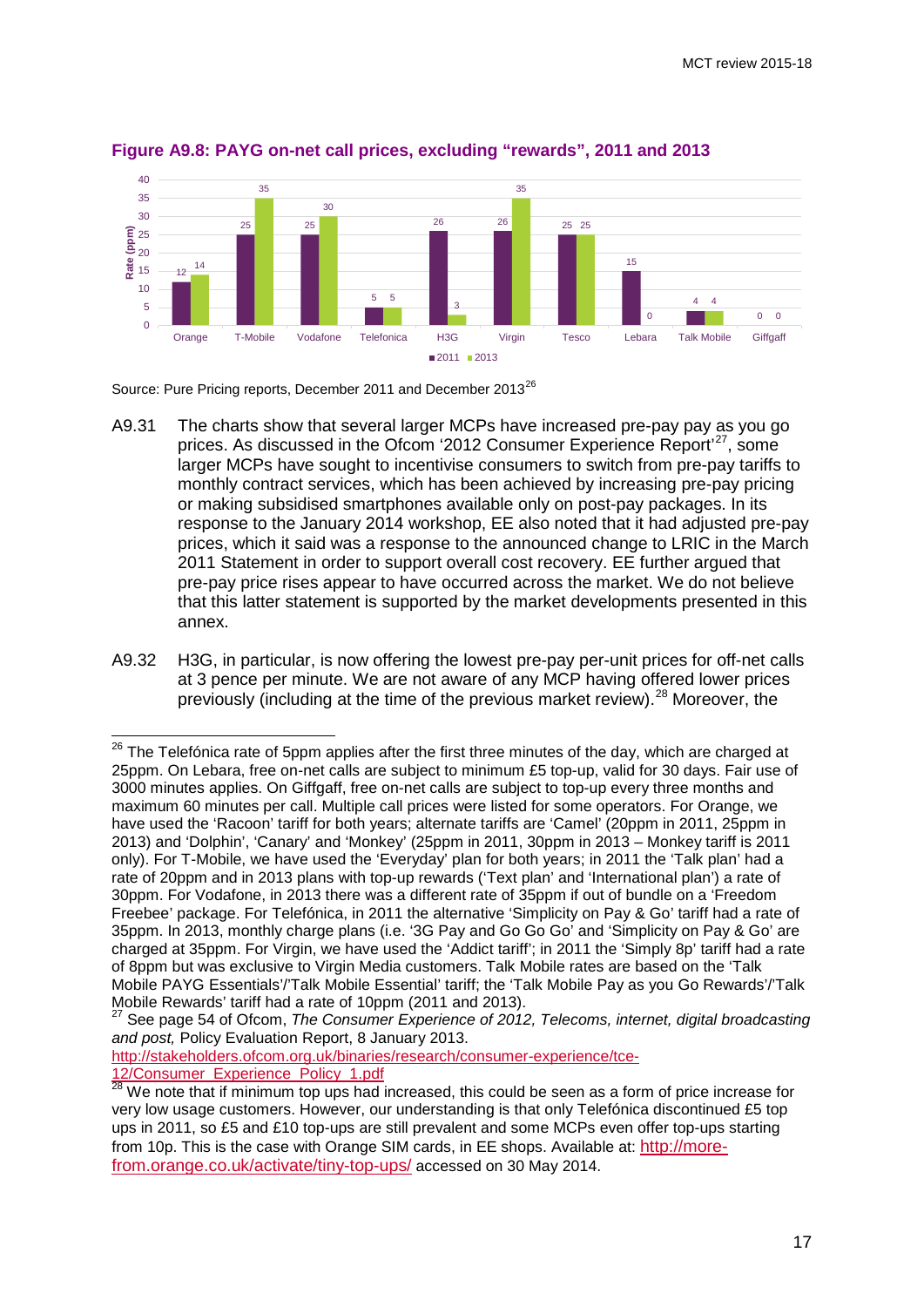charts show that with the exception of Virgin Media and Lebara, almost all the smaller MCPs shown (e.g. Giffgaff, Talk Mobile, Tesco Mobile) have maintained their nominal per-unit usage prices at a constant level since the previous market review (which represents a reduction in real terms). This means that customers who want to pay on a per-unit basis (rather than purchasing pre-pay "packages") still have access to a range of MCPs offering the same call prices as in 2011.

## **Proposed view on the impact of the cost standard on retail pricing**

- A9.33 Compared to 2011, post-pay customers and high-usage pre-pay customers appear to be better off. Low-usage pre-pay customers of some MCPs also appear to be better off (e.g. customers of H3G) or unaffected (e.g. customers of most smaller MCPs), while low usage customers of other MCPs (e.g. Vodafone, EE) might be worse off.
- A9.34 Although these trends may also be affected by other factors, such as falling costs and broader trends in the provision of mobile services generally, the evidence suggests that the choice of cost standard does not seem to have resulted in higher retail prices overall.
- A9.35 We would expect that, going forward, segments that are net makers of calls would be potentially better off price-wise under LRIC than under LRIC+. For segments that are net receivers of calls, prices may be slightly higher under LRIC. However, it seems likely that this impact would be more limited in this review period because the difference between the projected LRIC+ and projected LRIC is now around 0.5ppm (in 2015/2016 and reducing slightly over the control period), whereas between 2011 (when MTRs were first capped at LRIC) and 2013, MTRs fell by around 2.5ppm in 2012/13 prices (taking a calendar year average of the MTRs).

## **Impact of the cost standard on mobile usage and subscription**

#### **Impact on mobile usage**

- A9.36 There are two conflicting impacts on overall mobile usage under each cost standard. Under a LRIC cost standard (relative to LRIC+), those customers who face reduced prices for usage (or larger call allowances for the same price) would be expected to increase their usage. On the other hand, those consumers who might face an increase in usage prices under LRIC relative to LRIC+ would be expected to reduce their usage. Overall, the net effect is difficult to predict. In the 2012 CC Determination, the CC said it found it difficult to be confident of the effects on mobile usage of moving from LRIC+ to LRIC for these same reasons $^{29}$  $^{29}$  $^{29}$  but did not see any strong evidence that usage would decrease.<sup>[30](#page-20-1)</sup>
- A9.37 As Figure A9.10 shows, overall, mobile voice call usage has increased since 2011. In particular, total mobile to mobile traffic increased by just over 1% per year between 2011 and 2013. In addition, outgoing off-net mobile to mobile calls (which are those calls subject to MTRs) have grown significantly year on year (roughly 6% per annum on average over the two years) and have also grown as a proportion of both total outgoing mobile to mobile calls (from 49% in 2011 to 54% in 2013) and overall total outgoing calls (from 32% in 2011 to 35% in 2013).

<span id="page-20-0"></span><sup>&</sup>lt;sup>29</sup> See paragraph 2.759

<span id="page-20-1"></span> $30$  See paragraph 2.765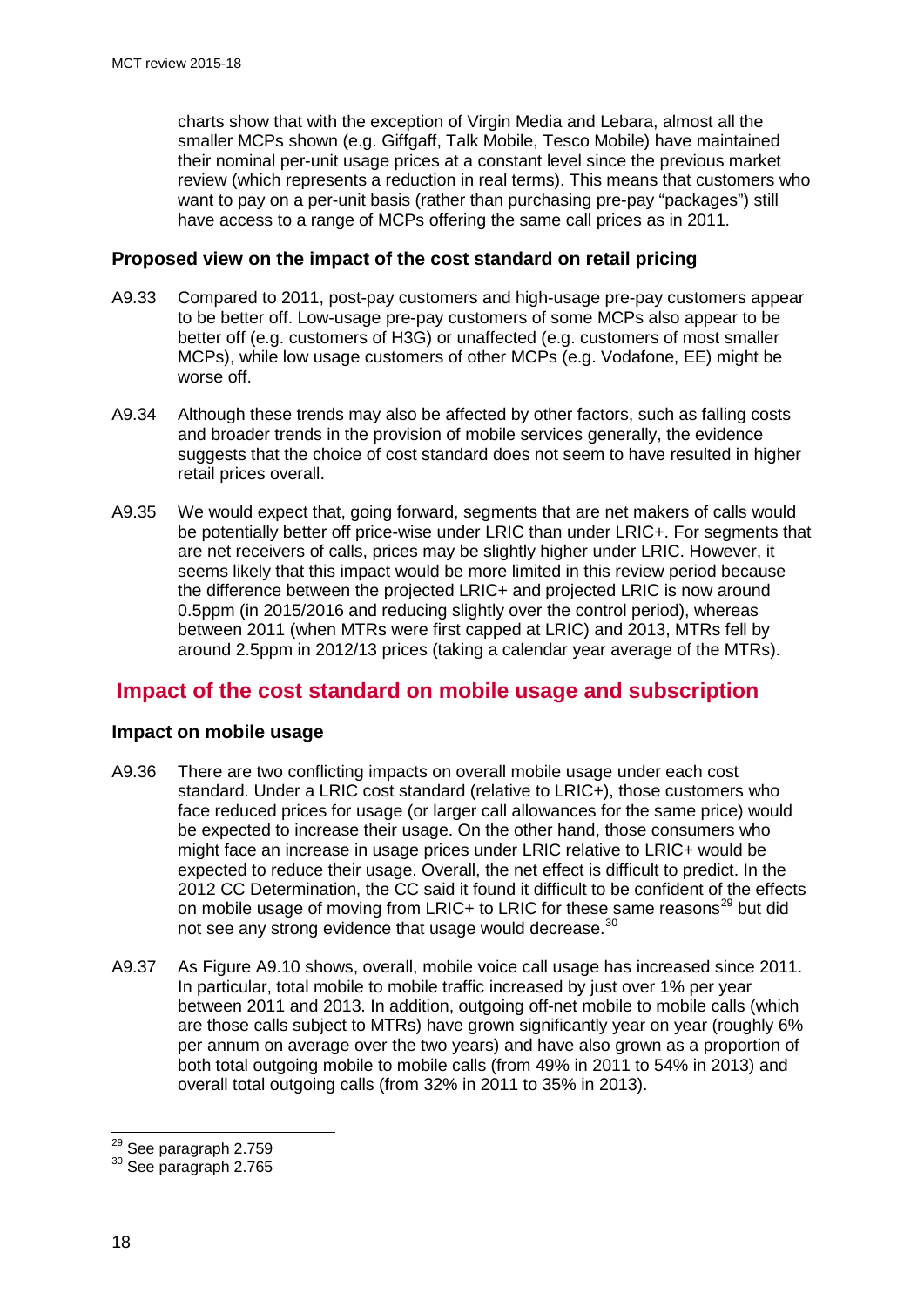

#### **Figure A9.10: Volume of outgoing mobile calls, by type of call**

Source: Ofcom Telecoms Tables compiled using data from Ofcom / Operators

- A9.38 In response to our January 2014 workshop, EE suggested that there were dips in usage seen in 2011 and 2012 which it considered were the results of the switch to LRIC MTRs. The data which EE refers to was previously published by Ofcom  $31$ , but has recently been restated as the quality of the data which Ofcom collects from MCPs has improved and data is collected from a larger number of MCPs. Figure A9.10 reflects the most up-to-date developments since 2011.
- A9.39 When considering voice usage per subscriber, the trend since 2011 is flatter with a small reduction in 2012 as shown in Figure A9.11. This can be reconciled with the growth in total voice call usage shown in Figure A9.10 above because ownership and subscription levels both increased since 2011 (see Figure A9.14 below for ownership levels and Figure A11.4 for handset SIM penetration). However, off-net mobile minutes per subscriber showed a clear increase from 2011, primarily at the expense of on-net minutes.



#### **Figure A9.11: Volume of average monthly outgoing mobile calls per subscriber, by type of call**

Source: Ofcom / MCPs

<span id="page-21-0"></span> $31$  See e.g. 2013 CMR, or Telecom Tables published prior to Q1 2013.  $\overline{a}$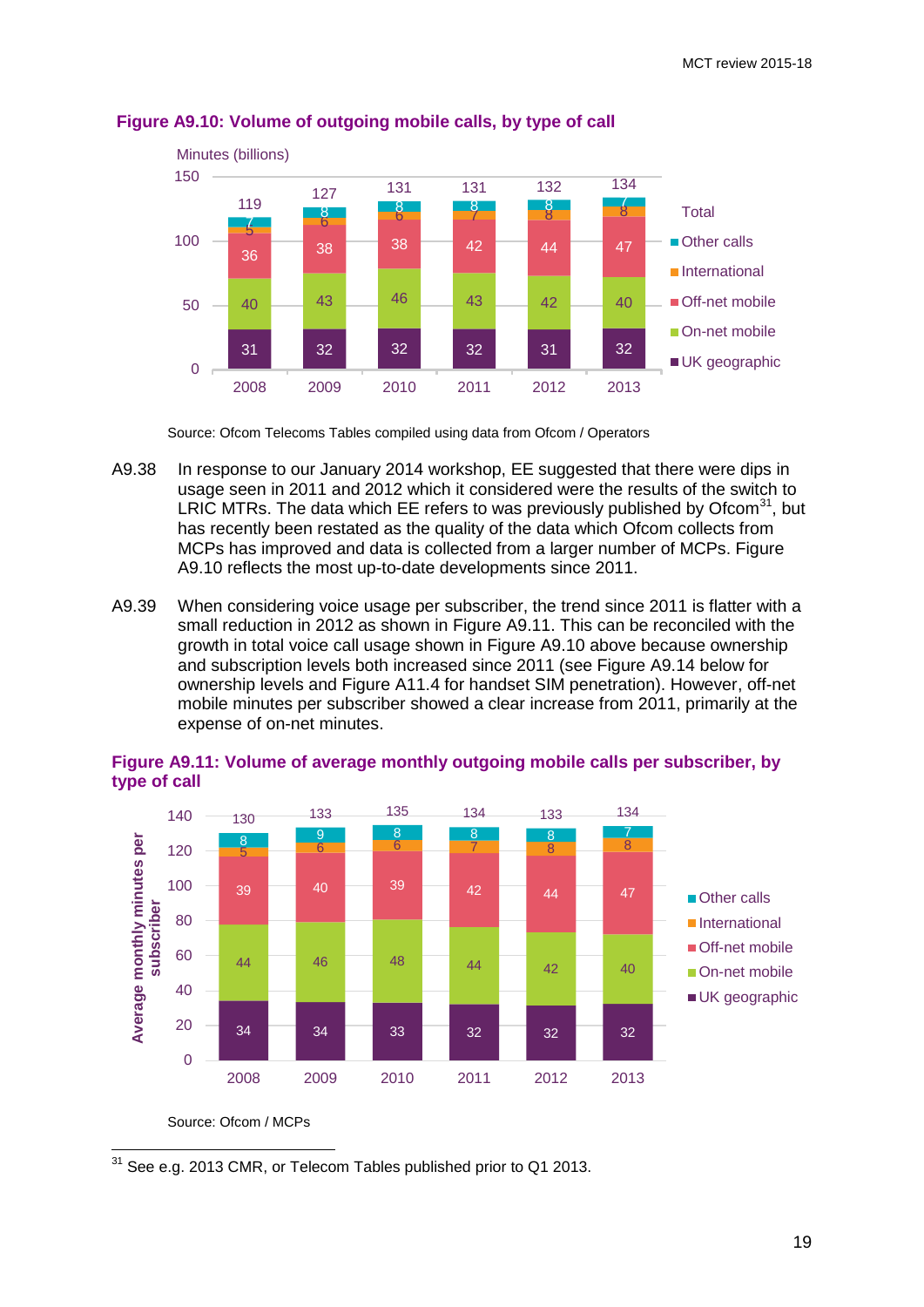- A9.40 Figure A9.12 and Figure A9.13 show average monthly use of pre-pay and post-pay have declined. Set against this, the fact that overall voice usage per subscriber was flat between 2011 and 2013 (see Figure A9.11) is likely to have been driven by migration from pre-pay to post-pay - the proportion of mobile users who are on a post-pay contract has grown substantially in the past two years and is at a significantly higher level of 65% compared to 49% in 2011. $32$  This may, in part, have been a response to retail price changes under LRIC MTRs.
- <span id="page-22-3"></span>A9.41 It seems likely that the higher-use pre-pay customers migrated to post-pay, dragging down average usage on pre-pay a little. These new post-pay customers also appear to make fewer calls than the existing post-pay base, dragging down the average post-pay usage. This is consistent with the data on call balances (see 6.61 - 6.63) which suggests that, on average, post-pay customers, who were roughly neutral or net makers of callers in 2011, $33$  may now be net receivers of calls, although the data we have for 2013 is incomplete. $34$



**Figure A9.12: Volume of average monthly outgoing mobile calls per pre-pay subscriber, by type of call**

Source: Ofcom / Operators

<span id="page-22-0"></span><sup>32</sup>Ofcom, *Ofcom Technology Tracker data tables Wave 1 2014*, published April 2014. <http://stakeholders.ofcom.org.uk/binaries/research/statistics/2014apr/2014w1.pdf> and Ofcom, *Ofcom Technology Tracker Wave 1 2011 – Main Set*, published 5 May 2011.

<span id="page-22-2"></span><span id="page-22-1"></span>

 $33/3012$  CC Determination, paragraphs 2.34 and 2.625<br> $34$  Note that, because incoming calls from fixed and other networks are included in the data on calling patterns but outgoing calls to those networks are not included, mobile customers as a whole have net incoming calls, so the resulting ratio of outbound:inbound calls on this measure is less than 1.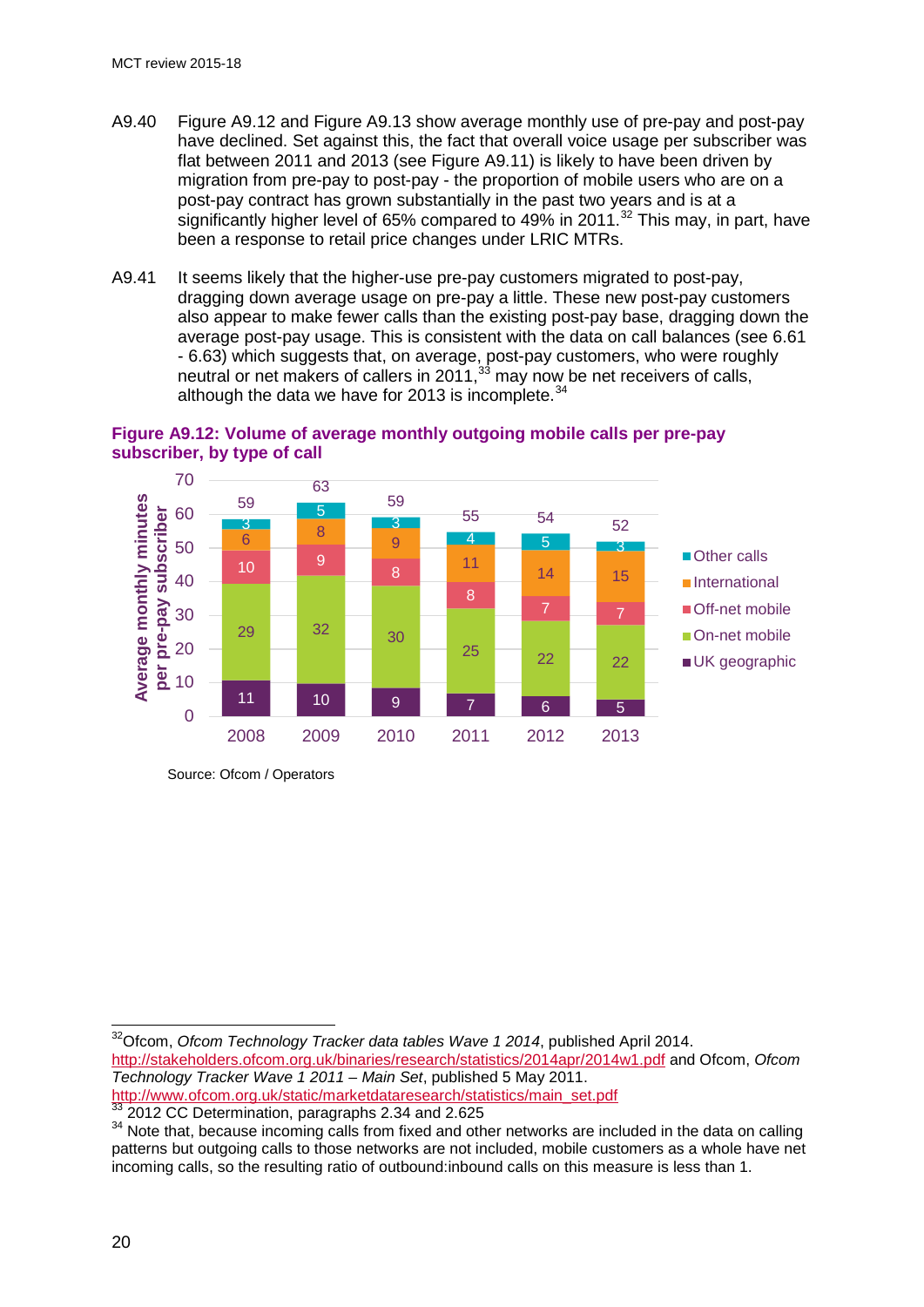



A9.42 Overall, the data suggests that the move to LRIC has not adversely affected overall usage and may have led to a substitution from on-net to off-net calls across all subscribers (i.e. both pre-pay and post-pay), and may have contributed to the substitution from pre-pay to post-pay. For the review period to 2018, the effects from LRIC MTRs on usage may be slightly different if it turns out that calling patterns have changed and more post-pay customers are now net receivers of calls. It is possible that this subset of post pay customers may experience slightly higher prices under LRIC than LRIC+ and so their usage could be lower under LRIC MTRs. However, if this were the case, it is far from discernible in the available pricing data for contracts which exclude the price of a handset (ie SIM only top end and mid end contracts shown earlier in this annex). Moreover, given the limited evidence on calling patterns that we were able to obtain from the largest MCPs, it is not possible to draw a firm conclusion on calling patterns for post-pay.

#### **Evolution of mobile subscription and ownership**

- A9.43 It is important to distinguish between numbers of mobile subscriptions and mobile ownership. Mobile subscription rates are higher than mobile ownership in the UK (and across Europe) because some consumers choose to have multiple subscriptions. Subscription figures also include dormant SIMs not regarded by consumers as still in use.
- A9.44 We would be more concerned if consumers are unable to afford or use mobile services at all than if they face decisions to rationalise multiple subscriptions. This may mean, for example, that vulnerable consumers no longer had access to mobile services (see Section 6). Moreover, the marginal benefit of an additional subscription is likely to be lower than that of an initial subscription, so reductions in additional subscriptions are likely to have a lesser impact on allocative efficiency.
- A9.45 As noted above, it appears that post-pay customers have faced lower prices under LRIC than LRIC+. It therefore seems unlikely that post-pay customers will have given up their mobile devices in response to the move to LRIC. Indeed, the proportion of consumers who are on a post-pay contract has grown substantially in the past two years and is at a significantly higher level of 65% compared to 49% in

Source: Ofcom / Operators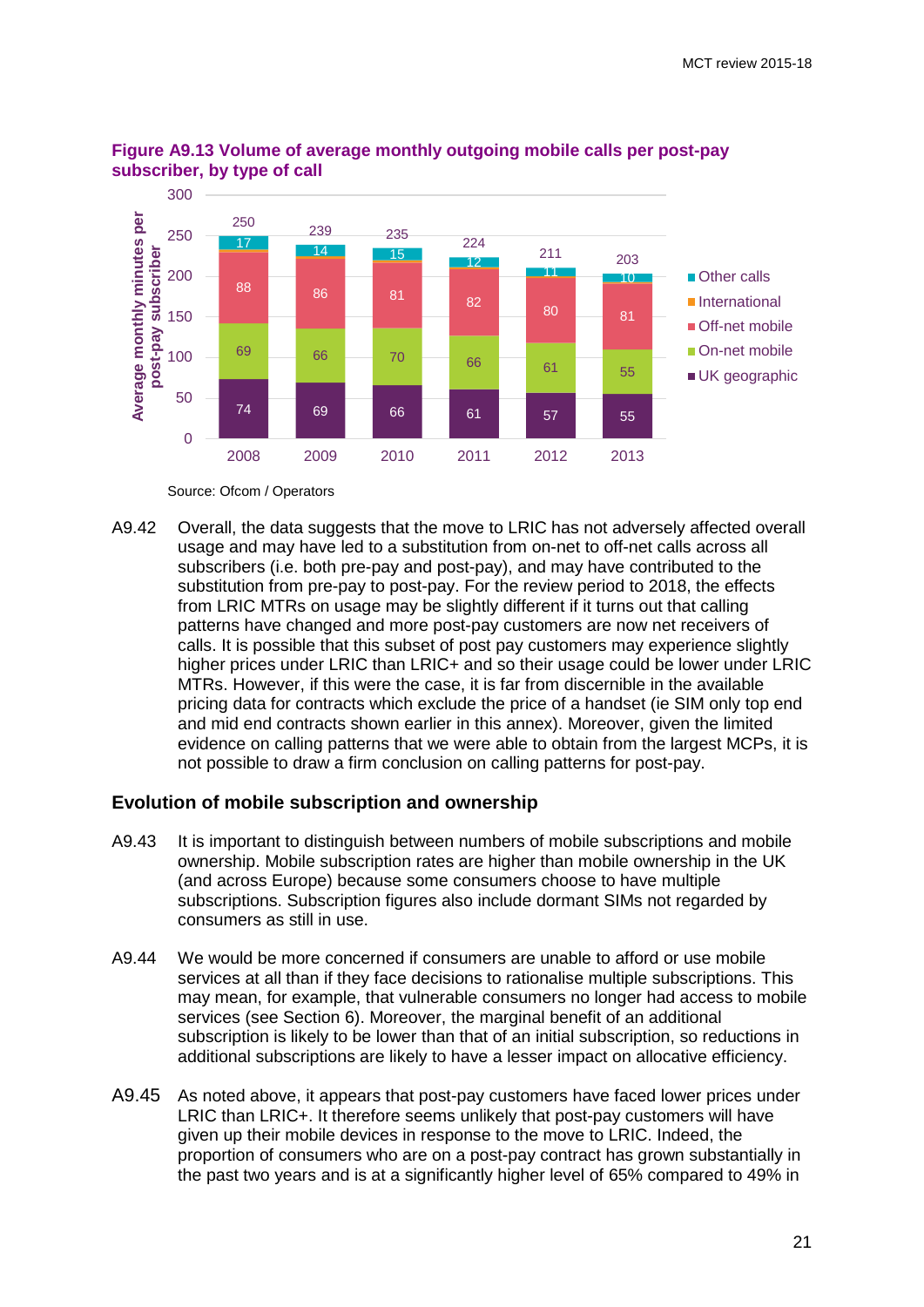2011.<sup>[35](#page-24-0)</sup> Even in the event that post-pay prices were higher under LRIC MTRs, postpay customers are unlikely to give up owning a mobile device, rather than tradedown to a package with a cheaper handset or smaller bundle.

- A9.46 However, as discussed above (paragraph A9.18 to A9.35), LRIC MTRs could potentially lead to some rise in pre-pay prices, particularly for low use customers. This could influence subscription decisions if these customers are particularly pricesensitive. However, we believe this impact is unlikely to be significant. First, to the extent that prices are higher for these consumers under LRIC MTRs, the difference is likely to be very modest (see paragraph A9.30 et seq.) and a number of pre-pay packages are available at the same or similar prices to 2010 or 2011 (when MTRs were capped on a LRIC+ basis). Second, if the difference in prices is mainly through usage prices, then it is unlikely that there would be any significant difference in the number of subscribers for the pre-pay segment under the two cost standards. This is in line with the CC's views in 2012.<sup>3</sup>
- A9.47 The above means it is unlikely that ownership levels would be significantly different under the two cost standards, if at all. This is supported by Figure A9.14 which shows that mobile ownership has increased by one percentage point each year between 2011 and 2013. The percentage of mobile subscribers among the UK adult population was 93% in 2013, an increase of two percentage points compared to the 2011 levels of 91%, although we recognise the data for 2014 shows that ownership could be tapering off.



## **Figure A9.14: Mobile Ownership**

- A9.48 More generally, ownership amongst pre-pay subscribers is also likely to be influenced by the price of handsets, not just for usage. But as shown in Table 12 of Section 6, the price of basic handsets in 2013 is no more than it was in 2011.
- A9.49 Based on the above, the data does not suggest the move to LRIC MTRs had a significant impact on ownership levels.
- A9.50 We believe that this is also likely to hold true over the next review period. As noted in paragraph A9.35 the difference between the MTR in the calendar years 2011 and 2013 (around 2.5ppm in 2012/13 prices) is greater than the difference between

<span id="page-24-0"></span> $^{35}$  Ofcom Technology Tracker data tables, see footnote [32.](#page-22-3)<br> $^{36}$  2012 CC Determination, paragraph 2.742  $\overline{a}$ 

<span id="page-24-1"></span>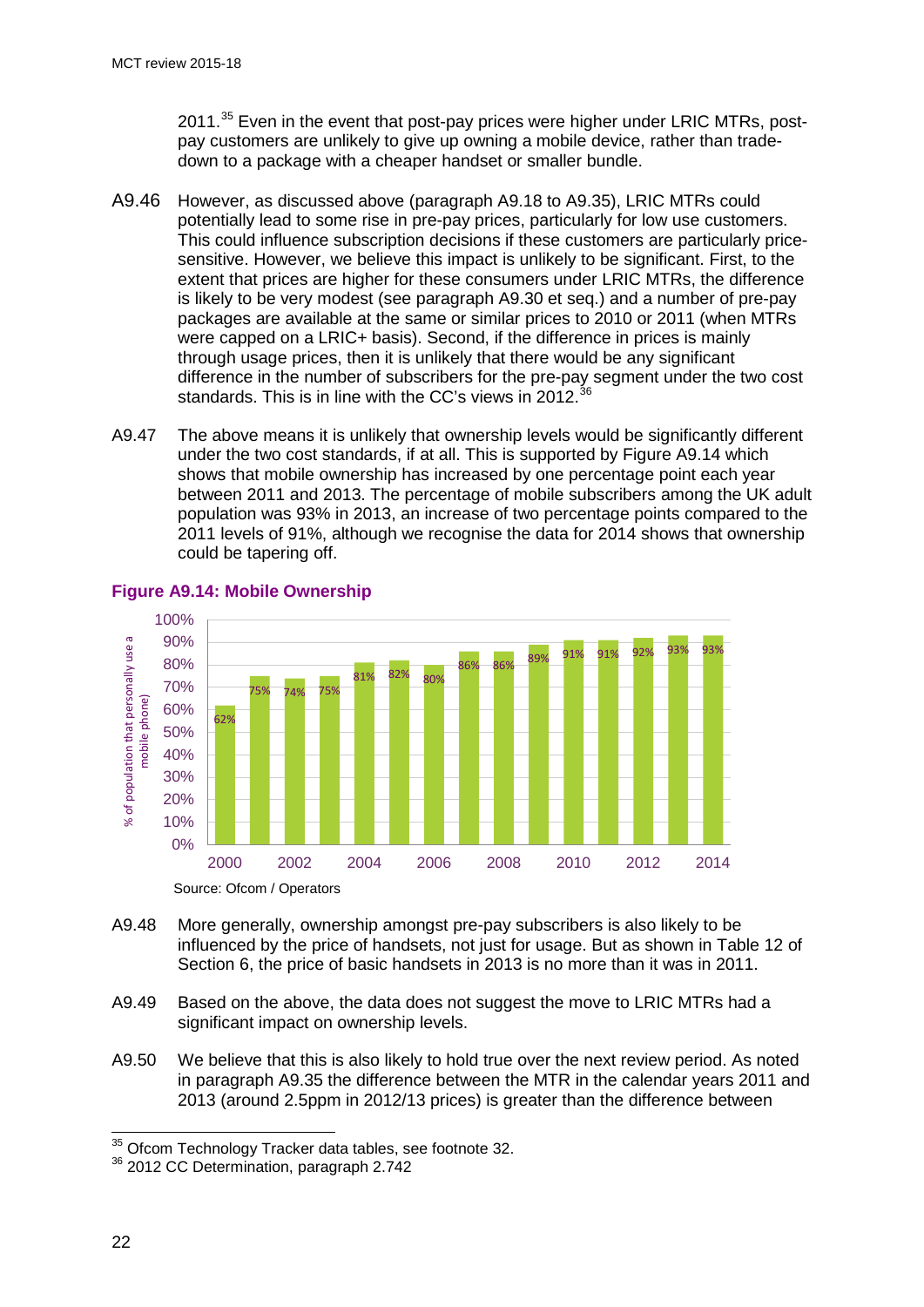LRIC+ and LRIC now projected for this control period (around 0.5ppm in 2015/16 in 2012/13 prices). Since there did not appear to be a significant impact on ownership between 2011 and 2013, it seems unlikely that the choice of cost standard will lead to any significant impact over the next review period.

## **Impact of the cost standard on Fixed to Mobile (F2M) prices and usage**

- A9.51 As noted in Section 6, if MTRs fall, we would expect this to be reflected in lower prices for F2M calls and bundles including F2M calls, or fixed tariffs more generally where these include, as is invariably the case, the option to make F2M calls.
- A9.52 We would therefore expect fixed line consumers to benefit to some extent from MTRs at LRIC rather than LRIC+. Historically, reductions in MTRs have not always been passed through fully to retail prices for fixed calls to mobiles.<sup>[37](#page-25-0)</sup> However, as shown in Figure A9.15 below, the average price of fixed to mobile voice calls has been decreasing since 2010. Since MTRs were moved to LRIC on a glide path from 2011, the average real pence-per-minute price for fixed-to-mobile calls fell by 1.2ppm (from 11.9ppm in 2011 to 10.7ppm in 2013). Over the same period, the regulated MTRs fell by 2.53ppm in real terms (from 3.54ppm in 2011 to 1.01ppm in 2013). The 1.2ppm average decrease in the F2M retail call price does not fully reflect the decrease in the average MTRs. Nevertheless, it suggests a significant level of pass-through (47%). In any case, as noted in Section 6, if each FCP faces a downwards sloping demand curve for F2M calls, economic theory suggests that pass-through is unlikely to be 100%.
- A9.53 As also noted in Section 6, it is possible that fixed line consumers have benefited by other means. In theory, FCPs could have decreased line rental charges to attract more customers given the profit margins on calls to mobiles have increased. However, it is particularly difficult to disentangle such indirect effects of reductions in MTRs from other factors that affect line rental charges. Indeed, the 2013 Consumer Market Report notes that line rental revenues per fixed line have been increasing since 2009 as these increasingly include a bundled call allowance or 'bolt-on'.<sup>[38](#page-25-1)</sup>

 $\frac{37}{10}$  CC 2012 Determination, paragraphs 2.791 and 2.794

<span id="page-25-1"></span><span id="page-25-0"></span><sup>38</sup> 2013 CMR, page 336.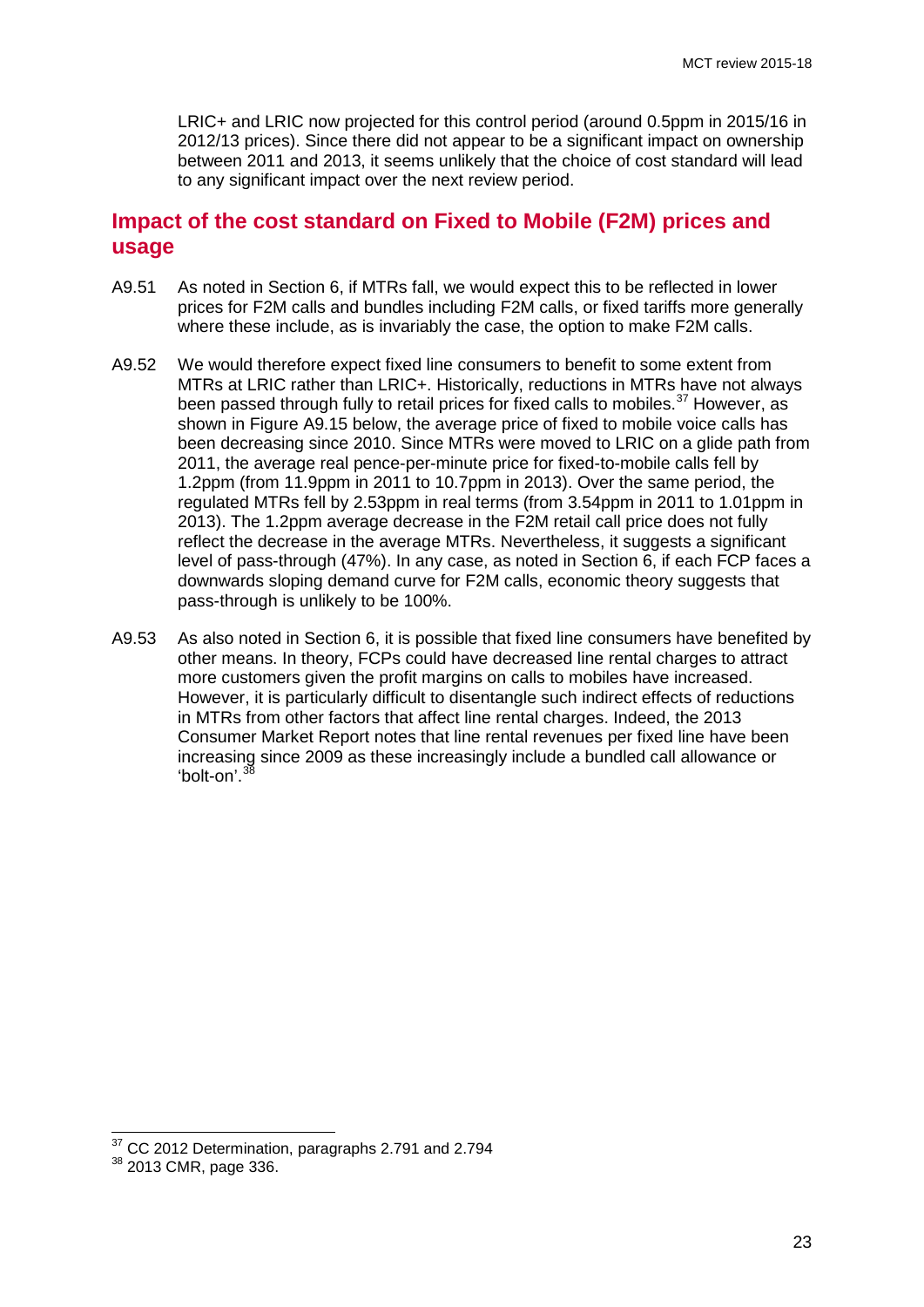

**Figure A9.15: Average revenue per fixed-voice call minute (ppm in 2013 prices)**

Source: Ofcom / Operators

Note: Includes estimates where Ofcom does not receive data from MCPs; excludes line rental revenues; excludes non-geographic voice calls; adjusted for CPI; excludes VAT; Revenue includes both metered and bundled minutes.

A9.54 At the time of the March 2011 Statement, some FCPs had indicated their intention to include F2M calls in bundles following our proposals to set LRIC based MTRs.<sup>[39](#page-26-0)</sup> As [Table A9.2](#page-27-0) below shows, this seems to have happened with a number of FCPs now offering bundles that include calls to mobiles.

<span id="page-26-0"></span><sup>&</sup>lt;sup>39</sup> March 2011 Statement, see paragraph 7.198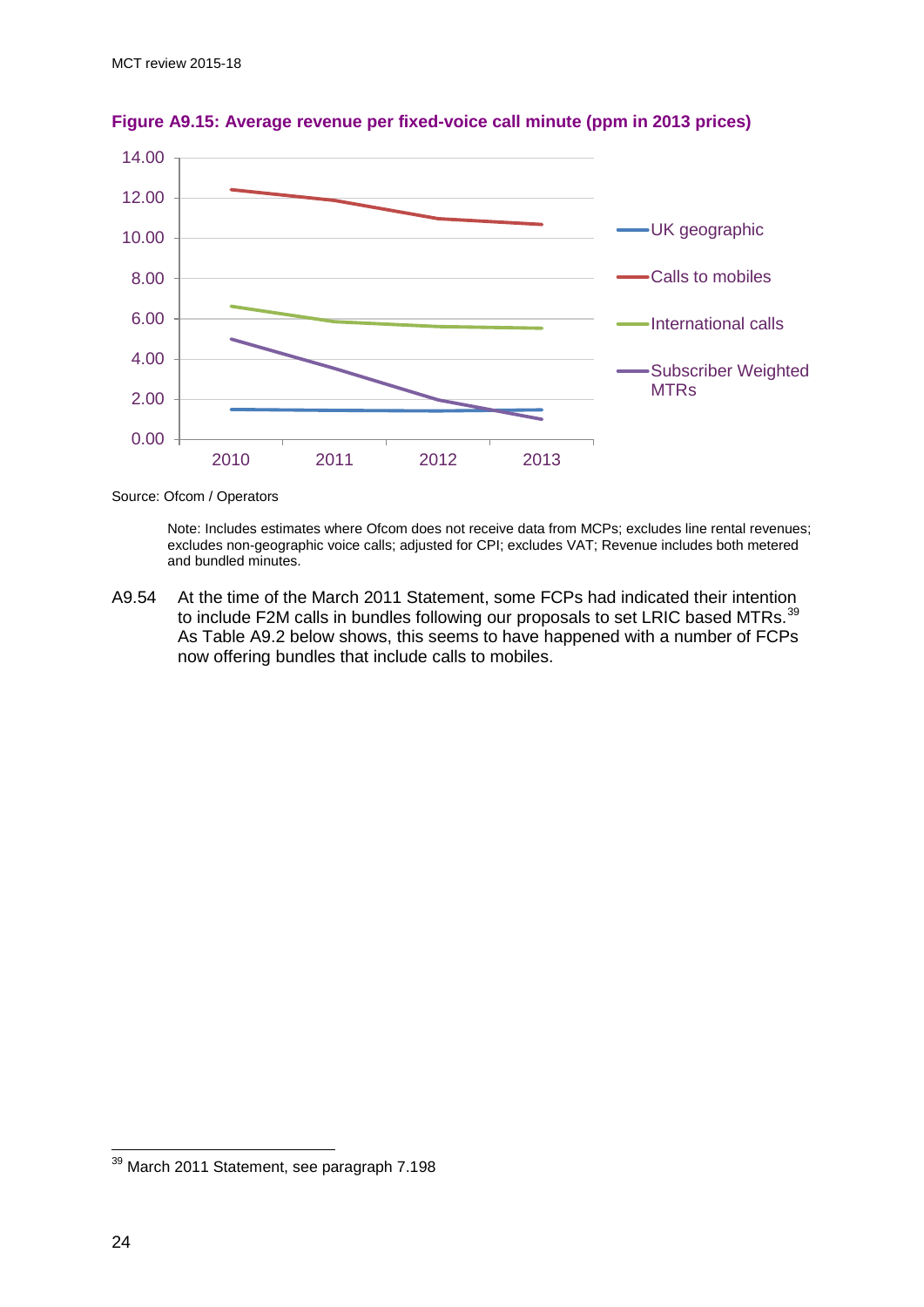|                    | <b>Inclusive mobile minutes</b>                                          | <b>Monthly fee</b><br><b>March 2011</b> | <b>Monthly fee</b><br><b>May 2014</b> |
|--------------------|--------------------------------------------------------------------------|-----------------------------------------|---------------------------------------|
|                    | 100 F2M add-on                                                           | £2.99                                   | £3                                    |
| <b>Talk Talk</b>   | 200 F2M add-on                                                           | £4.99                                   | N/A                                   |
|                    | Unlimited F2M add-on                                                     | N/A                                     | £5                                    |
| <b>Virgin</b>      | <b>XXL Talk Unlimited Extra</b><br>(includes F2M, and other<br>features) |                                         | £30.99                                |
| <b>EE/Orange</b>   | 1000 F2M add-on                                                          | N/A                                     | £5                                    |
| <b>Plusnet</b>     | 100 F2M add-on                                                           | N/A                                     | £3                                    |
|                    | 100 F2M add-on                                                           | N/A                                     | £2.50                                 |
| <b>Post Office</b> | 500 F2M add-on                                                           | N/A                                     | £7.50                                 |
|                    | Unlimited weekend F2M calls<br>(and other features)                      | £12.25*                                 | £1.25 add-on                          |
| BT, Sky            |                                                                          | N/A                                     | N/A                                   |

#### <span id="page-27-0"></span>**Table A9.2: FCPs' bundles that include F2M calls in March 2011 and May 2014**

Source: CPs' websites accessed 28-30 May 2014, using WayBack internet archive for 2011 bundles (except TalkTalk where we have used a 2011 press release from their website).<sup>[40](#page-27-1)</sup>

<span id="page-27-1"></span> $^{40}$  \*WayBack did not have a March 2011 entry for the Post Office - pricing is from a page archived on 27 December 2010. 2014 details: TalkTalk 100 Mobile Minutes Boost - £3 per month on Essentials and Plus [http://sales.talktalk.co.uk/product/boost/11719/100-mobile-minutes-boost;](http://sales.talktalk.co.uk/product/boost/11719/100-mobile-minutes-boost) TalkTalk Unlimited Mobile Minutes Boost - £5 per month (fair use policy of 2000 minutes a month applies) on Essentials and Plus [http://sales.talktalk.co.uk/product/boost/11746/unlimited-mobile-minutes-boost;](http://sales.talktalk.co.uk/product/boost/11746/unlimited-mobile-minutes-boost) Virgin XXL Talk Unlimited Extra - £30.99 unlimited calls to UK mobiles (Cost inclusive of line rental. Also provides unlimited calls to UK landlines, unlimited calls to Virgin Mobile and 0870 numbers, unlimited calls to 0845 numbers, free calls to Virgin Media Directory Enquiries on 118 180)  $\overline{a}$ 

[http://store.virginmedia.com/phone/about-virgin-media-fibre-optic/index.html;](http://store.virginmedia.com/phone/about-virgin-media-fibre-optic/index.html) EE 'Anytime Plus Mobile' - £5 more a month to call UK mobiles (1,000 minutes), unlimited 30 countries landlines, unlimited UK landlines and 0870/0845 numbers [https://broadband.ee.co.uk/home.do;](https://broadband.ee.co.uk/home.do) Plusnet 100 inclusive minutes to UK mobiles - £3 per month (for packages taken on or after 8th May 2013) [http://www.plus.net/home-broadband/tariffs/;](http://www.plus.net/home-broadband/tariffs/) Post Office 'Mobile 100' option (100 anytime minutes to UK mobiles) - £2.50 per month and 'Mobile 500' option (500 anytime minutes to UK mobiles) – £7.50 per month. Also Anytime Calls option (weekend calls to UK mobiles, as well as anytime calls to UK landlines and 0845/0870 numbers, and weekend calls to landlines in 40 international destinations) - £5.75 a month or Evening & Weekend Calls option (Weekend calls to UK mobiles as well as evening and weekend calls to UK landlines and 0845/0870 numbers, weekend calls to landlines in 40 international destinations) - £1.25 a month [http://www.postoffice.co.uk/home-phone;](http://www.postoffice.co.uk/home-phone) BT [http://www.productsandservices.bt.com/products/landline/packages,](http://www.productsandservices.bt.com/products/landline/packages) Sky [http://www.sky.com/products/broadband-talk/talk/features/.](http://www.sky.com/products/broadband-talk/talk/features/) 2011 details: TalkTalk [http://www.talktalkgroup.com/press/press-releases/2011/15-03-2011.aspx;](http://www.talktalkgroup.com/press/press-releases/2011/15-03-2011.aspx) Virgin Media [http://web.archive.org/web/20110314162017/http://shop.virginmedia.com/phone.html](http://web.archive.org/web/20110314162017/http:/shop.virginmedia.com/phone.html) [14 March 2011]; Orange [http://web.archive.org/web/20110314133157/http://shop.orange.co.uk/broadband/#](http://web.archive.org/web/20110314133157/http:/shop.orange.co.uk/broadband/) [14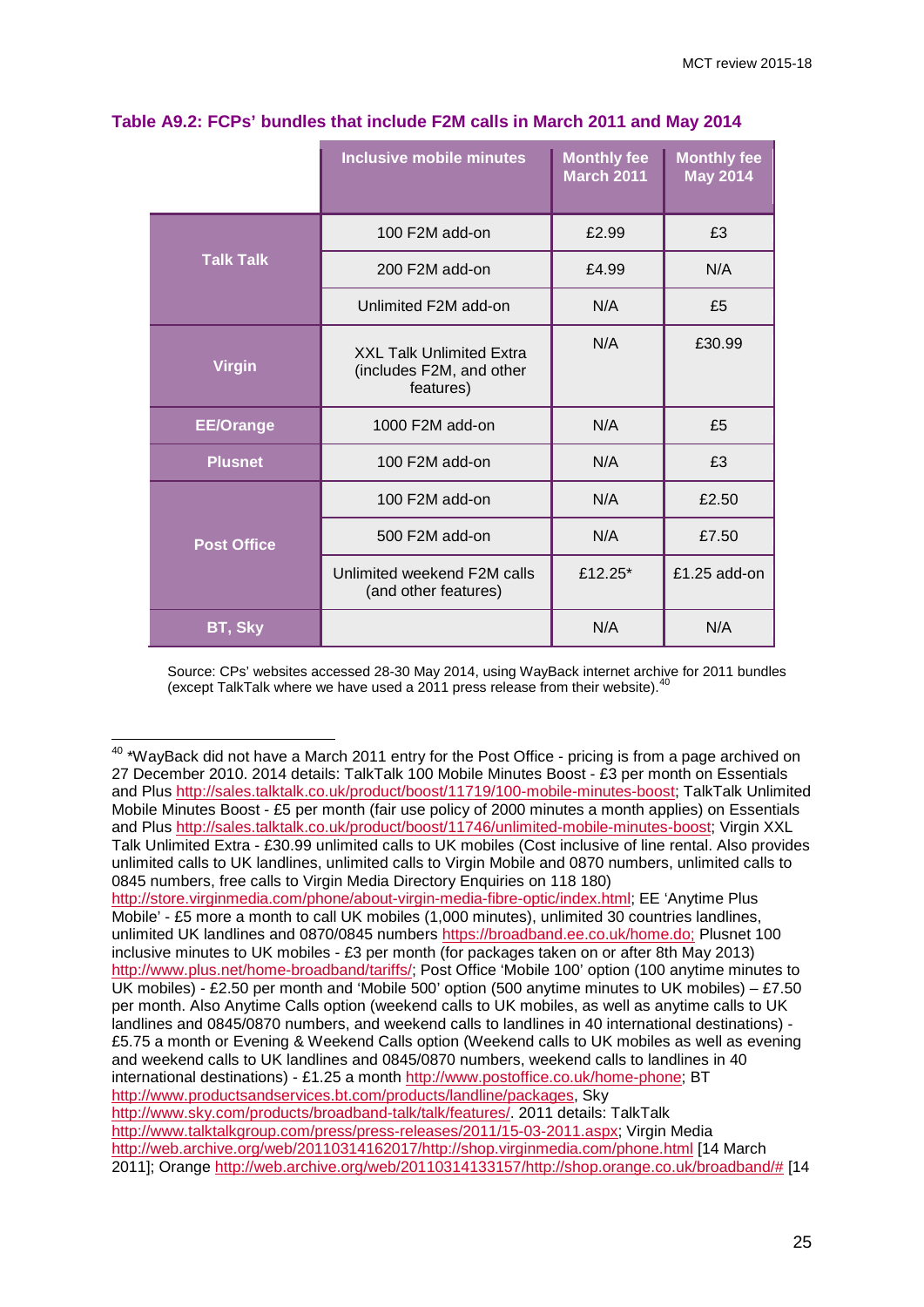A9.55 In light of the above, we consider that fixed-line consumers will experience lower prices when MTRs are at LRIC rather than LRIC+ MTRs.

[http://web.archive.org/web/20110308145537/http://www.plus.net/residential/bundles.shtml](http://web.archive.org/web/20110308145537/http:/www.plus.net/residential/bundles.shtml) [8 March 2011]; Post Office [http://web.archive.org/web/20101227005332/http://www2.postoffice.co.uk/broadband-phone/home](http://web.archive.org/web/20101227005332/http:/www2.postoffice.co.uk/broadband-phone/home-phone-broadband/home-phone)[phone-broadband/home-phone](http://web.archive.org/web/20101227005332/http:/www2.postoffice.co.uk/broadband-phone/home-phone-broadband/home-phone) [27 December 2010]; BT [http://web.archive.org/web/20110322030855/http://www.productsandservices.bt.com/consumerProdu](http://web.archive.org/web/20110322030855/http:/www.productsandservices.bt.com/consumerProducts/displayTopic.do?topicId=31678) [cts/displayTopic.do?topicId=31678](http://web.archive.org/web/20110322030855/http:/www.productsandservices.bt.com/consumerProducts/displayTopic.do?topicId=31678) [22 March 2011]; Sky

[http://web.archive.org/web/20110312095648/http://www.sky.com/shop/broadband-talk/](http://web.archive.org/web/20110312095648/http:/www.sky.com/shop/broadband-talk/) [12 March 2011].

March 2011]; Plusnet -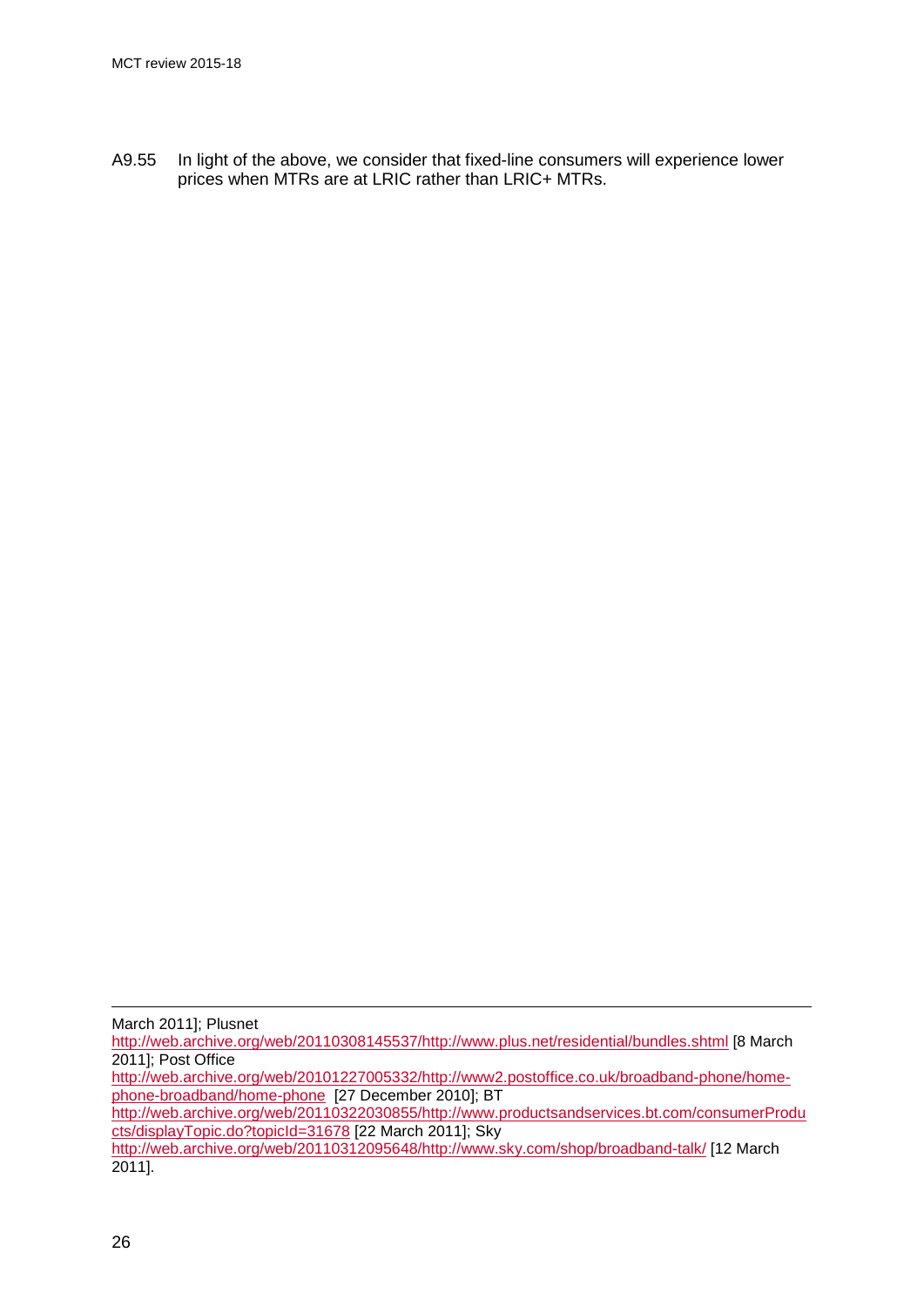## <span id="page-29-0"></span>**Annex 10**

## Equality impact assessment

## **Introduction**

- A10.1 Ofcom is required by statute to assess the potential impact of all our functions, policies, projects and practices on the following equality groups: age, disability, gender, gender reassignment, pregnancy and maternity, race, religion or belief and sexual orientation.<sup>[41](#page-29-1)</sup> We refer to groups of people with these protected characteristics as Equality groups.
- A10.2 We fulfil these obligations by carrying out an Equality Impact Assessment (EIA), which examines the potential impact our proposed policy is likely to have on people, depending on their personal circumstances. EIAs also assist us in making sure that we are meeting our principal duty of furthering the interests of citizens and consumers, regardless of their background or identity.
- A10.3 We have not considered it necessary to carry out separate EIAs in relation to the additional equality groups in Northern Ireland: political opinion and dependants. This is because we anticipate that our proposals would not have a differential impact in Northern Ireland compared to consumers in general.

## **The aim of our MCT market review**

- A10.4 The purpose of this market review is to analyse the state of competition in the provision of MCT and to consider the appropriate form of ex ante regulation, if any, that should be imposed in the relevant market to promote competition and to protect consumers.
- A10.5 The main stages in developing the proposed regulatory obligations were:
	- conducting research and data collection to inform our analysis;
	- proposed definition of the wholesale MCT markets;
	- proposed assessment of SMP in the relevant markets; and
	- proposed determination of the appropriate remedies to address the harm arising from SMP.

## **Equality impact assessment**

- A10.6 Based on the analysis undertaken for this consultation, we have set out in this consultation our proposals to:
	- Define 82 separate markets, each corresponding to an MCP able to set an MTR for calls to the UK mobile numbers allocated by Ofcom to that MCP.

<span id="page-29-1"></span><sup>&</sup>lt;sup>41</sup> As defined in the Equality Act 2010.  $\overline{a}$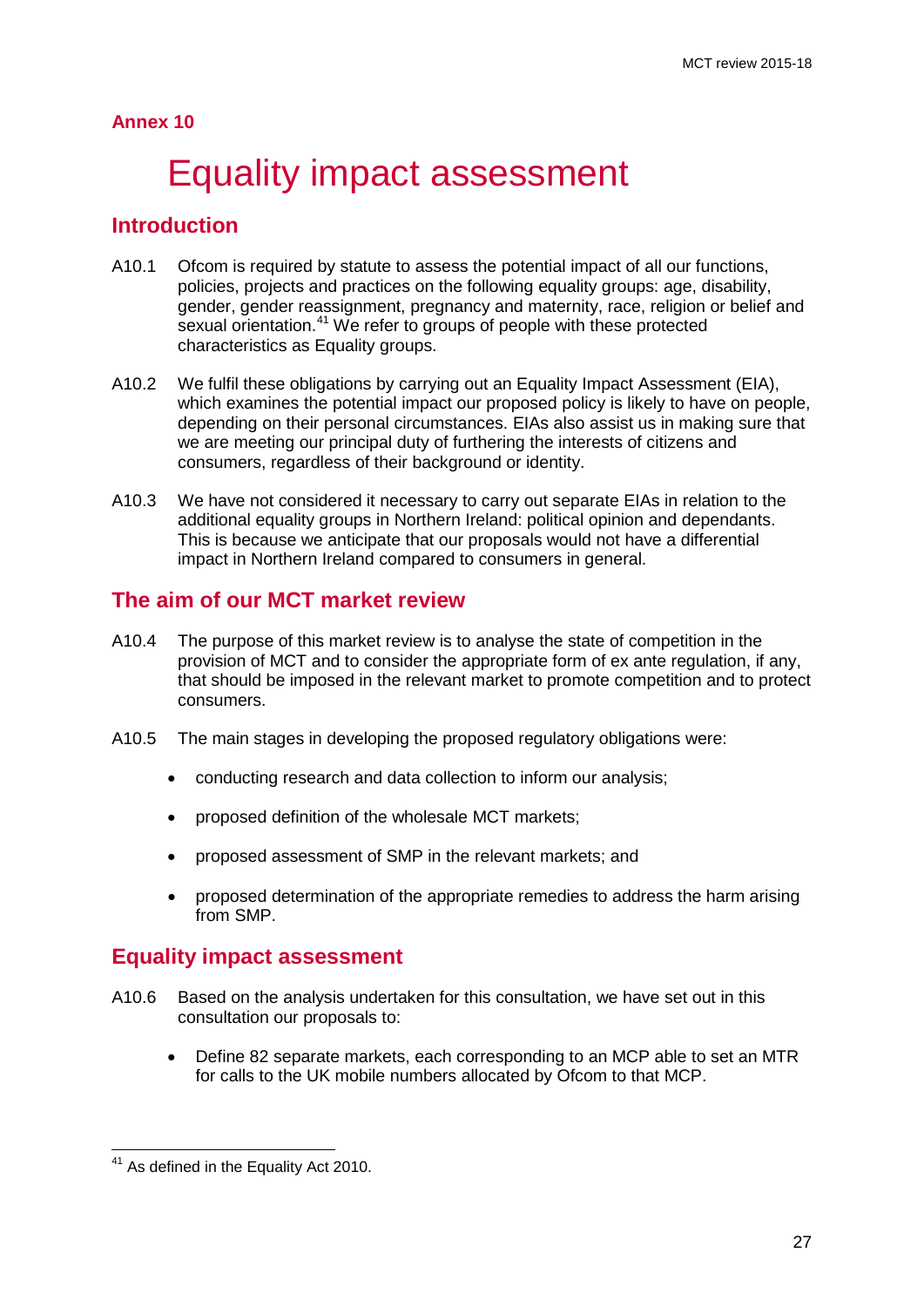- Designate each undertaking holding UK mobile numbers as having SMP with respect to the (wholesale) market for terminating calls to such numbers.
- Regulate the MTRs of all the MCPs with SMP by imposing a symmetric charge control capping the maximum MTR. This represents a change from the previous market review where the charge control only applied to the four largest MCPs.
- Impose on all MCPs an obligation to provide network access on fair and reasonable terms and an obligation of price transparency.
- Impose an additional obligation only on the four largest MCPs not to unduly discriminate in relation to the provision of network access for MCT.
- Use LRIC to set the charge control.
- A10.7 These proposals would have an effect on consumers at the retail level. As part of this EIA, it is important to determine whether or not the impact of our proposals falls disproportionately on particular groups of consumers.

## **What effect would these proposals have on retail prices overall?**

- A10.8 As set out in Section 5, we believe that, without regulation, MTRs are likely to be set at excessively high rates. Our proposed regulation would be expected to reduce MTRs, significantly relative to the levels expected without regulation. This may impact on the prices of fixed and mobile calls. In particular, we would expect it to:
	- decrease the costs of providing fixed to mobile calls, resulting in a decrease in the price of these calls or of bundles including these calls;
	- potentially increase prices to mobile users overall, depending on the extent of the waterbed effect. However, on the other hand, we would expect competition to be increased which would tend to mitigate this effect and also have a positive effect on other factors such as innovation and service quality;
	- potentially result in price increases focused on those consumers that are net receivers of calls. As discussed in Section 6, these consumers tend to be pre-pay consumers, or low use post-pay consumers. Those consumers that are net makers of calls (which may be high-end post-pay customers) may experience price decreases.
- A10.9 As set out in Section 6, similar, if less pronounced, results would occur if we chose LRIC cost standard rather than LRIC+. $42$
- A10.10 Our proposal to charge control all MCPs, not just the four largest ones, also has implications for retail prices. In Section 5 we explained how, with no charge control imposed, some smaller MCPs have set MTRs that are higher than the benchmark rate, and some larger MCPs have responded by excluding calls to these numbers from their retail bundles. This has resulted in consumer harm through bill shock or from consumers avoiding calling smaller MCPs, as well as an uneven playing field

<span id="page-30-0"></span> $42$  The results being less pronounced than compared to unregulated MTRs since we would expect the projected LRIC+ of MCT to be below the rate that MCPs would set if unconstrained by regulation, or the threat of regulation.  $\overline{\phantom{a}}$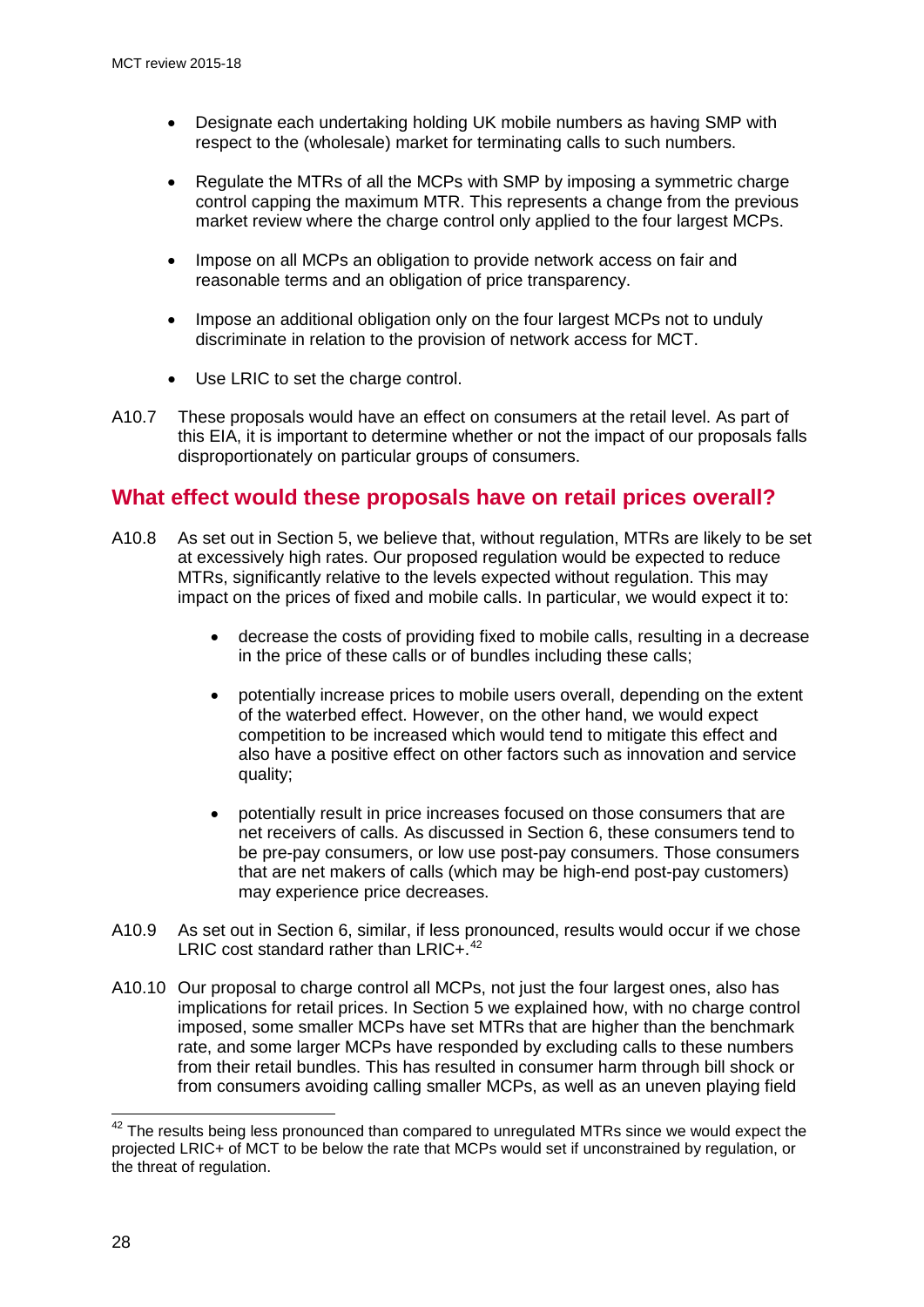which may distort competition as these smaller MCPs may subsidise their retail businesses with higher termination revenue. As discussed in Section 5 we believe that a charge control would be more effective than a fair and reasonable condition in reducing the level of MTRs that smaller MCPs charge.

## **Use of Mobile Phones amongst Equality Groups**

- A10.11 [Table A10.3](#page-31-0) provides information about the mobile phone use of the wider UK population and in the equality groups for which we have data, namely older consumers (aged 65 or over), disabled consumers, minority and ethnic groups (MEG) and females. We do not have data on the use of mobile phones by pregnant women or those on maternity leave so have instead relied on data for the female population more generally. We also do not have data on the use of mobile phones by those consumers whose gender has been reassigned, according to religion/belief or sexual orientation. However, we have no reason to believe that these equality groups are likely to be differentially affected by our proposals.
- A10.12 Table A10.1 shows take-up rates of mobile phones, and the proportion of these that are post-pay and pre-pay. The table also shows the proportion of each group with a fixed-line, including those that also have a mobile, as well as those that are fixed only.
- A10.13 The data shows older people and disabled people are less likely than average to own a mobile phone, in particular a post-pay phone. On the other hand they are more likely to own a pre-pay phone, use a fixed line or to be fixed-only. Those in minority and ethnic groups are slightly more likely to use a mobile phone, and more likely to use a post-pay. Very few in this equality group are fixed-only. Women show very little difference from the wider population.

|                               | <b>UK</b> | <b>Aged 65+</b> | Disab. | <b>MEG</b> | Female |
|-------------------------------|-----------|-----------------|--------|------------|--------|
| Use a mobile                  | 93%       | 72%             | 81%    | 96%        | 93%    |
| Post-pay                      | 65%       | 29%             | 46%    | 69%        | 65%    |
| Pre-pay                       | 35%       | 70%             | 53%    | 31%        | 35%    |
| <b>Fixed</b> (household)      | 84%       | 95%             | 83%    | 82%        | 85%    |
| <b>Fixed-only (household)</b> | 4%        | 21%             | 13%    | 1%         | 5%     |

#### <span id="page-31-0"></span>**Table A10.3: Proportion equality groups in different customer groups**

Source: Ofcom Technology Tracker, Q1/2014.

## **Assessment**

A10.14 We consider that, based on the evidence outlined above, it is difficult to draw any firm conclusions as to the likely impact of our proposal to impose a charge control on MTRs based on LRIC on older people and disabled groups. These consumers appear to be more likely to own a fixed line, and so would be likely to experience lower fixed to mobile call prices (although as set out in Annex 9, the lower MTRs may not be reflected in full in the price of these calls). On the other hand, these equality groups appear to be more likely to use pre-pay mobiles, and prices to these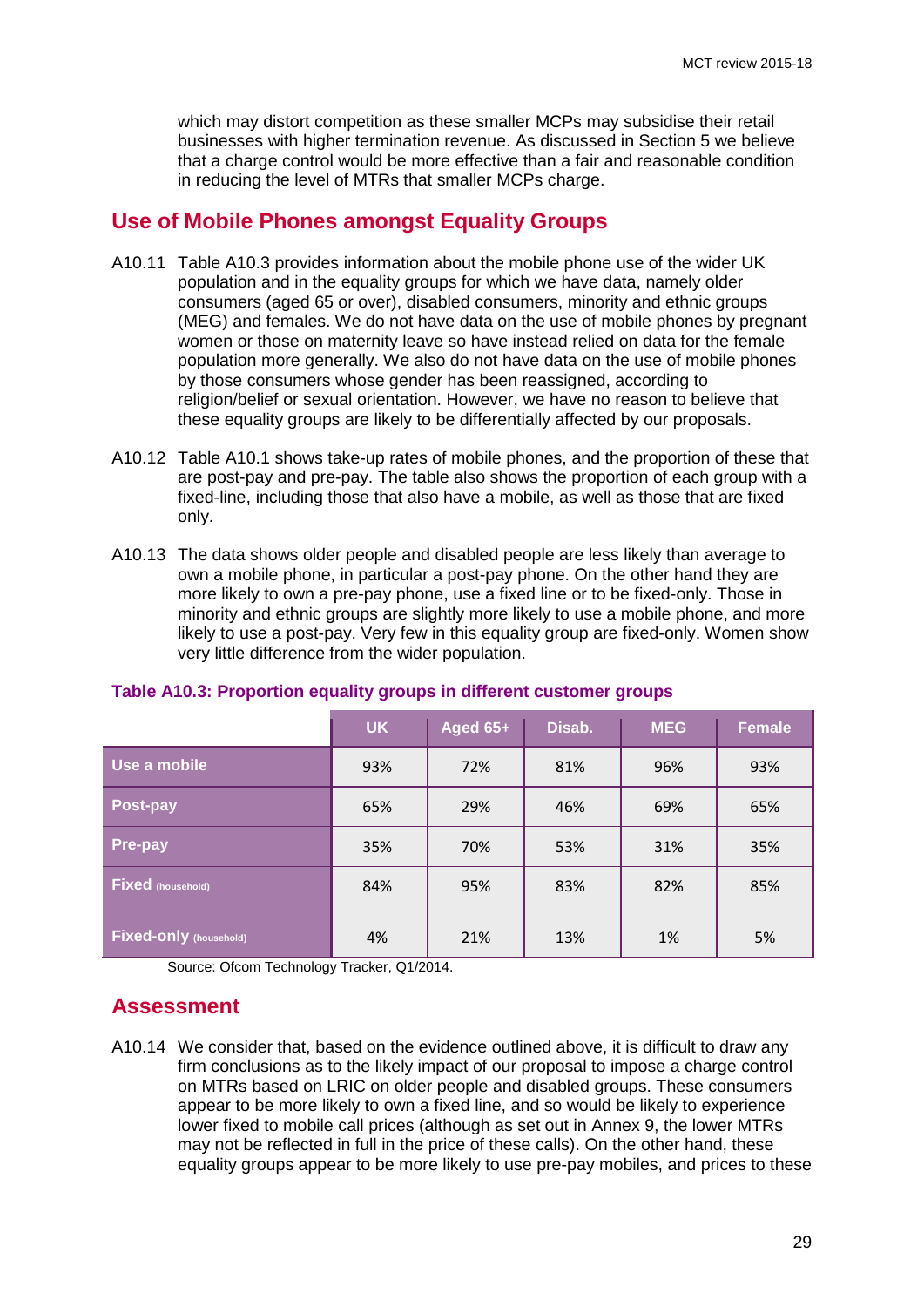consumers could, in theory, be higher under LRIC based MTRs. However, as discussed in Annex 9, it is not likely that the effect would be very significant.

- A10.15 The converse is true for minority and ethnic groups. These groups appear to be less likely to benefit from lower fixed to mobile calls, but also appear to be slightly more likely to be post-pay which we consider may be more likely to experience price decreases under our proposed regulation.
- A10.16 It is possible that some equality groups may also be affected by our proposal to impose a charge control on smaller MCPs as well as larger MCPs. This is because a number of smaller MCPs make the focus of their business proposition low-priced international calls to certain countries and target specific ethnic communities in the UK. Others focus on pre-pay, which older and disabled people appear to be more likely to use.
- A10.17 Therefore, any relevant equality groups subscribing to mobile services with these smaller MCPs may face higher prices from these MCPs as a result of these MCPs being unable to subsidise their retail business through higher MTRs than the benchmark MTR (or at least not to the same extent as today).
- A10.18 However, if the proposed charge control substantially affects the business model of these smaller MCPs, we consider that customers facing higher retail prices on their existing mobile subscriptions would be able to choose alternative services from several providers offering similar services at similar prices. These are, for example, other MCPs, including the four largest ones, who offer pre-pay and international calls as bundles or add-ons on top of existing pre-pay and post-pay contracts.<sup>[43](#page-32-0)</sup> In addition international calling card providers compete to provide international calls. We therefore believe that any relevant equality groups would not be unduly affected by our proposal to extend the charge control to smaller MCPs.
- A10.19 In any case, even if customers of smaller MCPs belonging to particular equality groups were to face price increases and could not obtain an equivalent deal from an alternative provider, we still consider that it would be appropriate to impose a charge control on smaller MCPs for the reasons set out in Section 5 (see paragraphs 5.98 to 5.119) In particular, we believe that a charge control would be more effective than a fair and reasonable condition in reducing the level of MTRs that smaller MCPs charge. As discussed in Section 5, where smaller MCPs charge MTRs above the benchmark MTR and their efficiently incurred costs, this may result in consumer harm including bill shock, reduced call volumes to these numbers and distortions to competition (which ultimately affect consumers). This would affect all consumers, including many consumers in equality groups and therefore, overall, we consider that consumers will benefit from the proposed charge control, including those in equality groups.
- A10.20 We also consider that reducing MTRs to LRIC would tend to encourage competition. This would be of benefit to all consumers, including those of equality groups that own a mobile phone, as it would tend to lower prices across the board, as well as increase choice and innovation. Excessive MTRs would also decrease economic efficiency, typically at the expense of consumers more generally..

<span id="page-32-0"></span> $^{43}$  For example Telefónica's £5 monthly add-on for 60 minutes to Pakistan or £10 for 3000 minutes to India for both pre-pay and post-pay customers.  $\overline{a}$